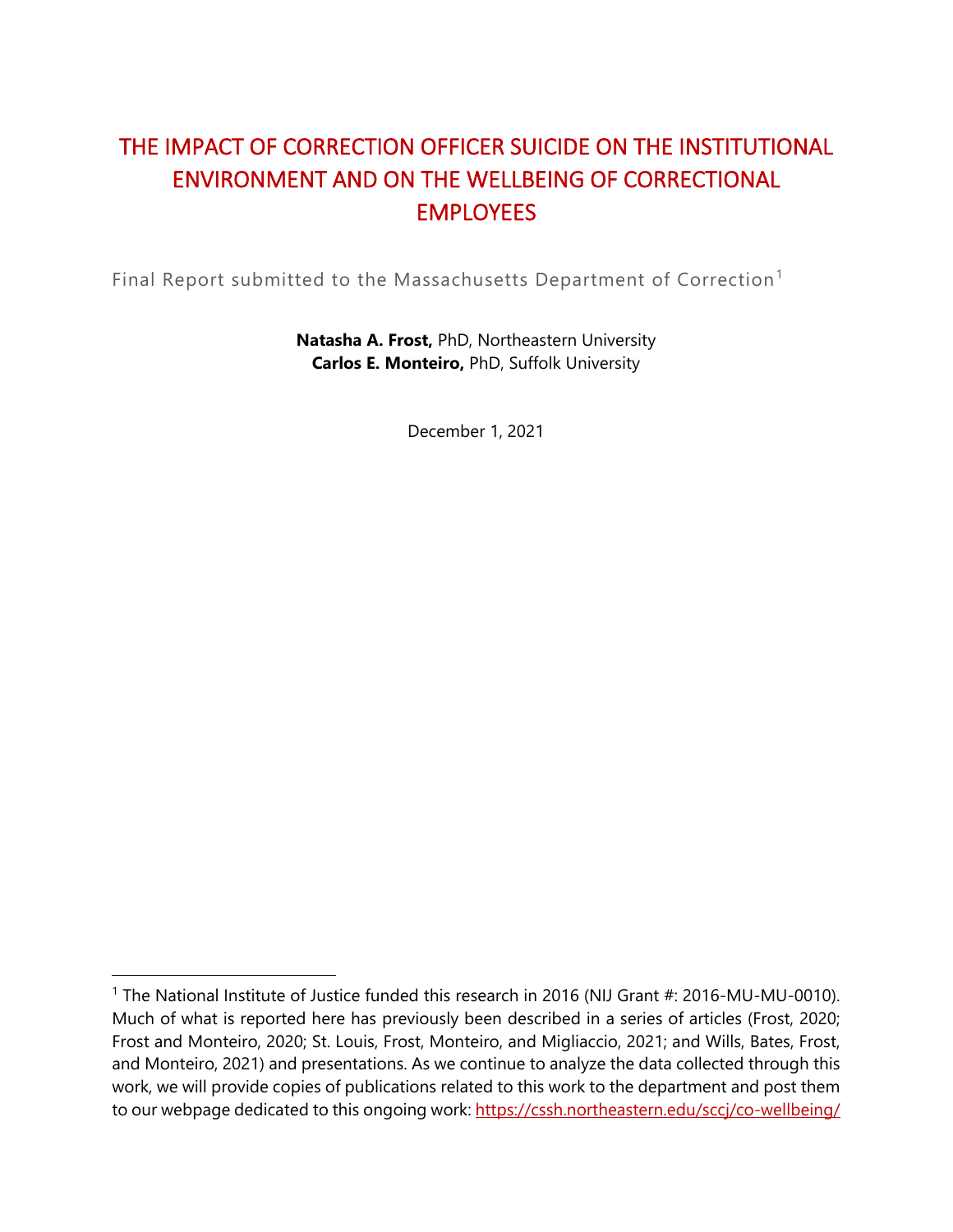# THE IMPACT OF CORRECTION OFFICER SUICIDE ON THE INSTITUTIONAL ENVIRONMENT AND ON THE WELLBEING OF CORRECTIONAL **EMPLOYEES**

Final Report submitted to the Massachusetts Department of Correction

December 2021

**Natasha A. Frost,** PhD, Northeastern University **Carlos E. Monteiro,** PhD, Suffolk University

With doctoral research assistants Jessica Trapassi Migliaccio, Kayla Bates, Stacie St. Louis, and Candence Wills

**Dedication:** All the work that we do extending from this research is dedicated to the memory of the officers who died by suicide and to their families, friends, and colleagues who live with the pain of that loss every day.

**Acknowledgements:** First and foremost, we express our sincere gratitude to all the officers, friends, and family members who participated in this research. We are also grateful for the support of the Massachusetts Department of Correction (MADOC) and the Massachusetts Correction Officers Federated Union (MCOFU). Dr. Rhiana Kohl, Nicholas Cannata, and Patricia Snow, in particular, have supported this research since its inception and we could not have accomplished this work without them.

We also extend our gratitude to each of the research assistants who worked on this project over the past five years: Jessica Trapassi Migliaccio, Stacie St. Louis, Kayla Bates, Steven Heinz, Candence Wills, Beck Strah, Brad Luckett, Amy Gartland, Maddison Stemple-Piatt, Margaret Abercrombie, Rahma Mohamed, Christina DeSantis, Ciara Tenney, Emily Nayer, Bryan Bonnett, Miatta Harris, Caitlin Kloess, Haley Pereira, Kexin Cui, and Taryn Koury.

**Disclosure:** Points of view in this document are those of the authors and do not necessarily represent those of the National Institute of Justice, the U.S. Department of Justice, the Massachusetts Department of Correction, the Massachusetts Correction Officers Federated Union, or any other individual or organization.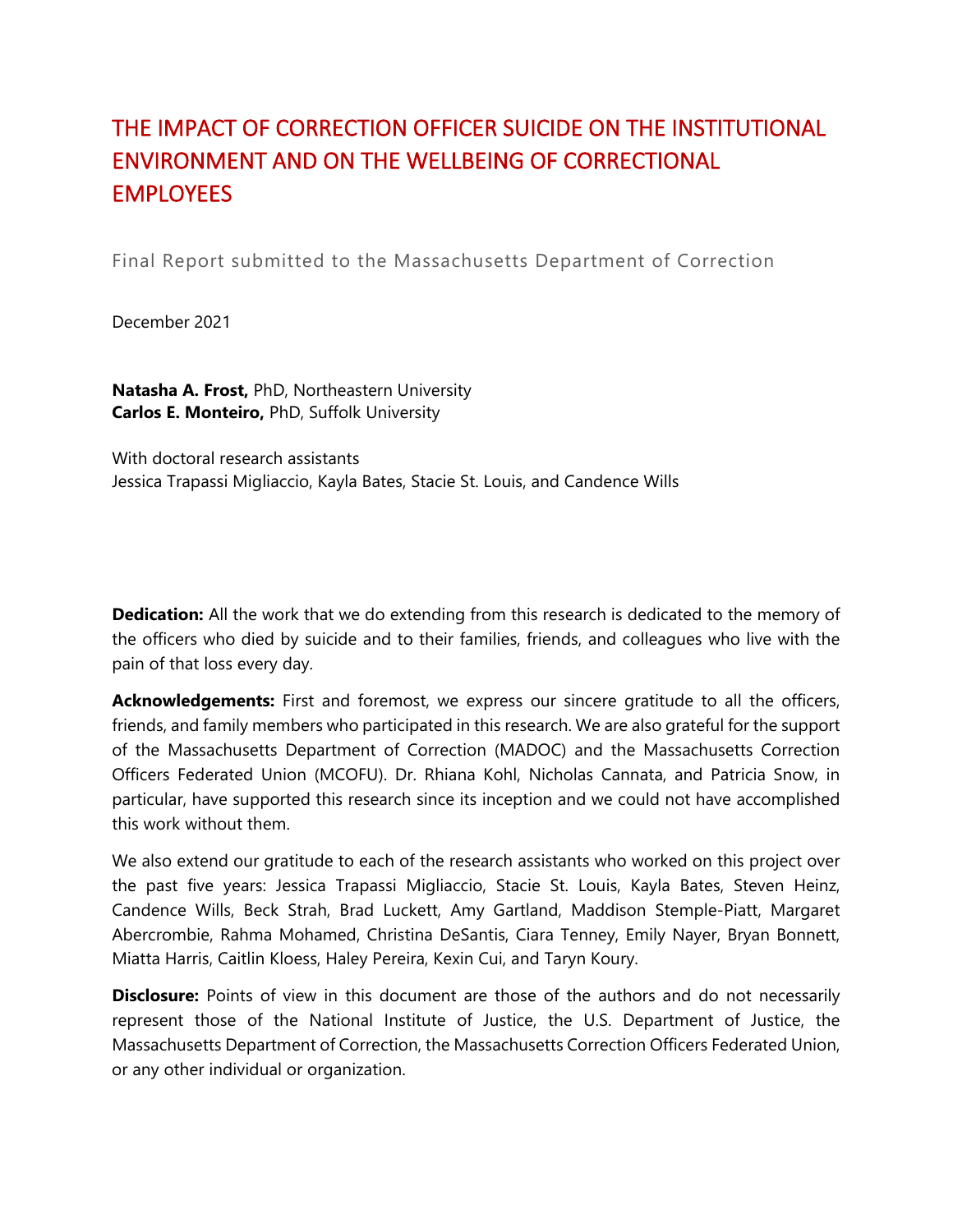# THE IMPACT OF CORRECTION OFFICER SUICIDE ON THE INSTITUTIONAL ENVIRONMENT AND ON THE WELLBEING OF CORRECTIONAL **EMPLOYEES**

#### **Table of Contents**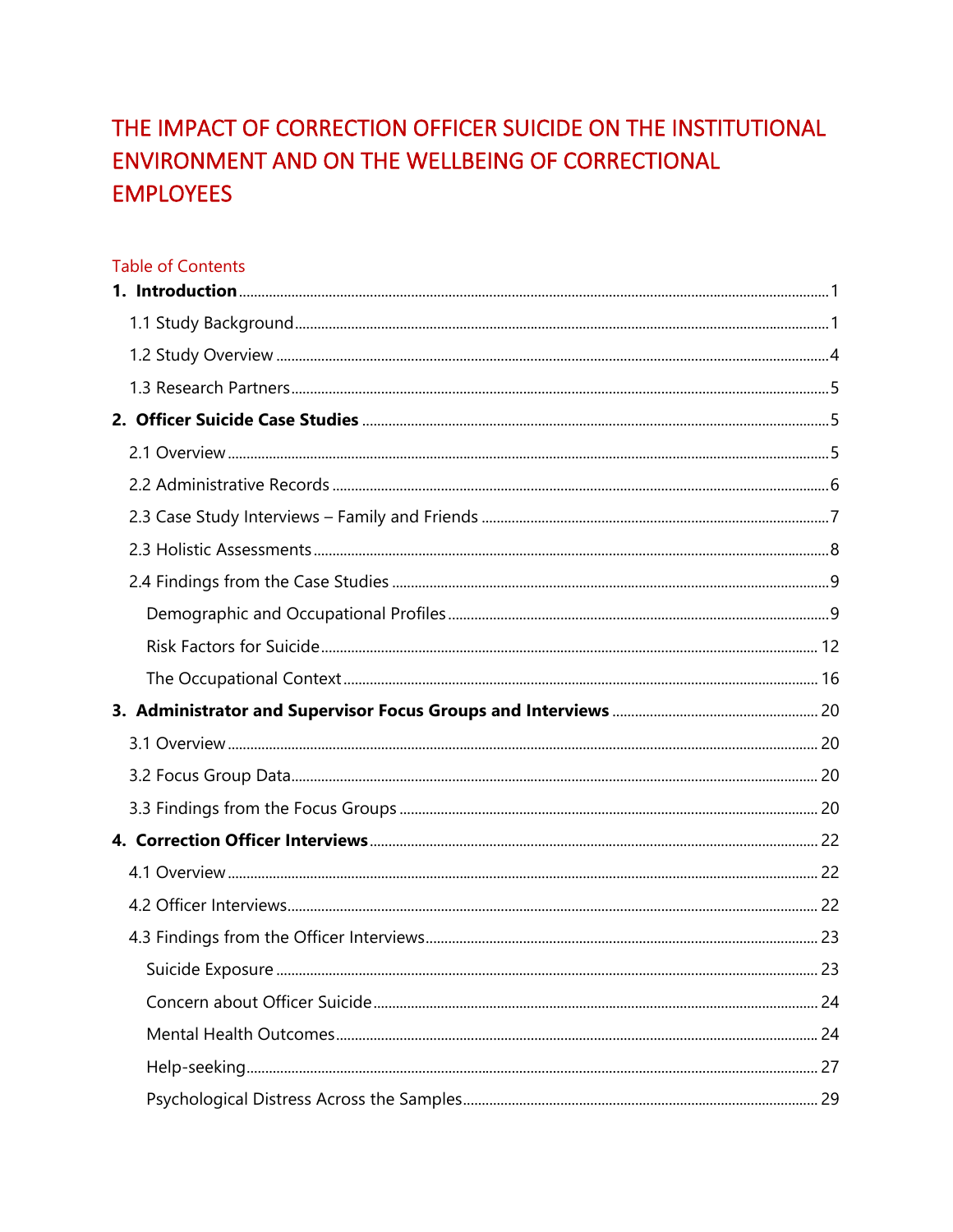| Prioritize critical incident aftercare and reduce the stigma of needing and seeking help 32 |  |
|---------------------------------------------------------------------------------------------|--|
|                                                                                             |  |
|                                                                                             |  |
|                                                                                             |  |
|                                                                                             |  |
|                                                                                             |  |
|                                                                                             |  |
| Culture change: Reducing the stigma of help-seeking and enhancing confidentiality 34        |  |
|                                                                                             |  |
|                                                                                             |  |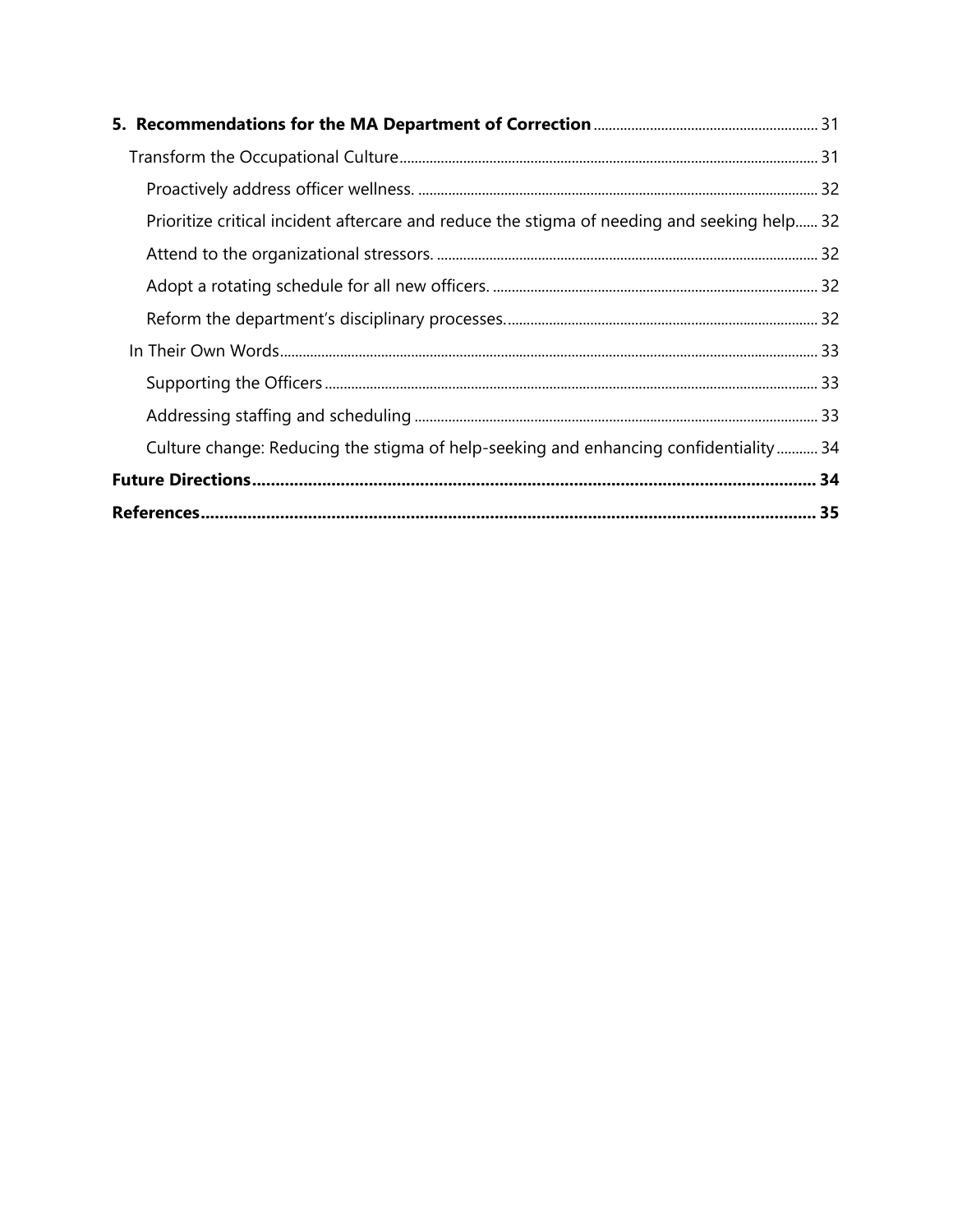## <span id="page-4-0"></span>**1. Introduction**

In 2016, almost 43,000 Americans died by suicide (Peterson et al., 2018). Suicide, which is the 10<sup>th</sup> leading cause of death in the United States, claims more than twice as many lives each year as homicide and causes immeasurable pain, suffering, and loss to individuals, families, and communities (Office of the Surgeon General & National Action Alliance for Suicide Prevention, 2012). Suicide rates have been increasing nationally for at least the past two decades with the age-adjusted suicide rate in the United States increasing by 30 percent (from 10.4 to 13.5 per 100,000) between 2000 and 2016 alone (Hedegaard et al., 2018). Rates of suicide of males between age 25-44 and 45-64 were reported as among the highest at 26.2 and 29.1 per 100,000, respectively, in 2016. Moreover, Center for Disease Control and Prevention (CDC) research has demonstrated that suicide risk varies substantially by occupation with the protective service occupations, which includes corrections, consistently ranking among the ten occupations at highest risk for suicide (Peterson et al., 2018).

While the limited evidence suggests correction officers are vulnerable to adverse mental health outcomes and at higher risk for suicide, there have been no published studies examining suicide and suicidal ideation among correction officers specifically. This study is the first comprehensive mixed method assessment of the impact of correctional officer suicide on the institutional environment and on the wellbeing of correctional employees.

### <span id="page-4-1"></span>1.1 Study Background

Between 2010 and 2015, at least 20 current or former correction officers working for the Massachusetts Department of Correction (MADOC) died by suicide. We initially learned of the suicides through interviews we were conducting with officers and sergeants who were taking part in an occupational stress study. During the interviews, a number of officers shared their concern about the recent suicides of colleagues, with several noting they themselves were only participating in the stress study out of concern about the suicides. Around the same time, a local Fox news station ran several stories about the increases in officer suicide at the MADOC, featuring some the families of officers who had died. As university researchers already working with the department, we asked the MADOC for more information.

The department provided a list of 16 names of officers who had died by suicide. We thought we might see an identifiable pattern among the data that they provided, and we were surprised when there really wasn't anything obvious. The officers who had died included both men and women, roughly proportional to their representation in the MADOC workforce. They ranged in age from 23 to 62 and had careers in corrections as short as 6 months to as long as 32 years. Fewer than half had military backgrounds. Among the ranks of those who died by suicide were officers, sergeants, lieutenants, and captains – several had served in the administration as a deputy superintendent or higher. Most of the prisons across the state had experienced at least one officer suicide, with a handful experiencing multiple suicides. In several of the years, there had been as many four to five suicides in a single year. The only obvious things these officers had in common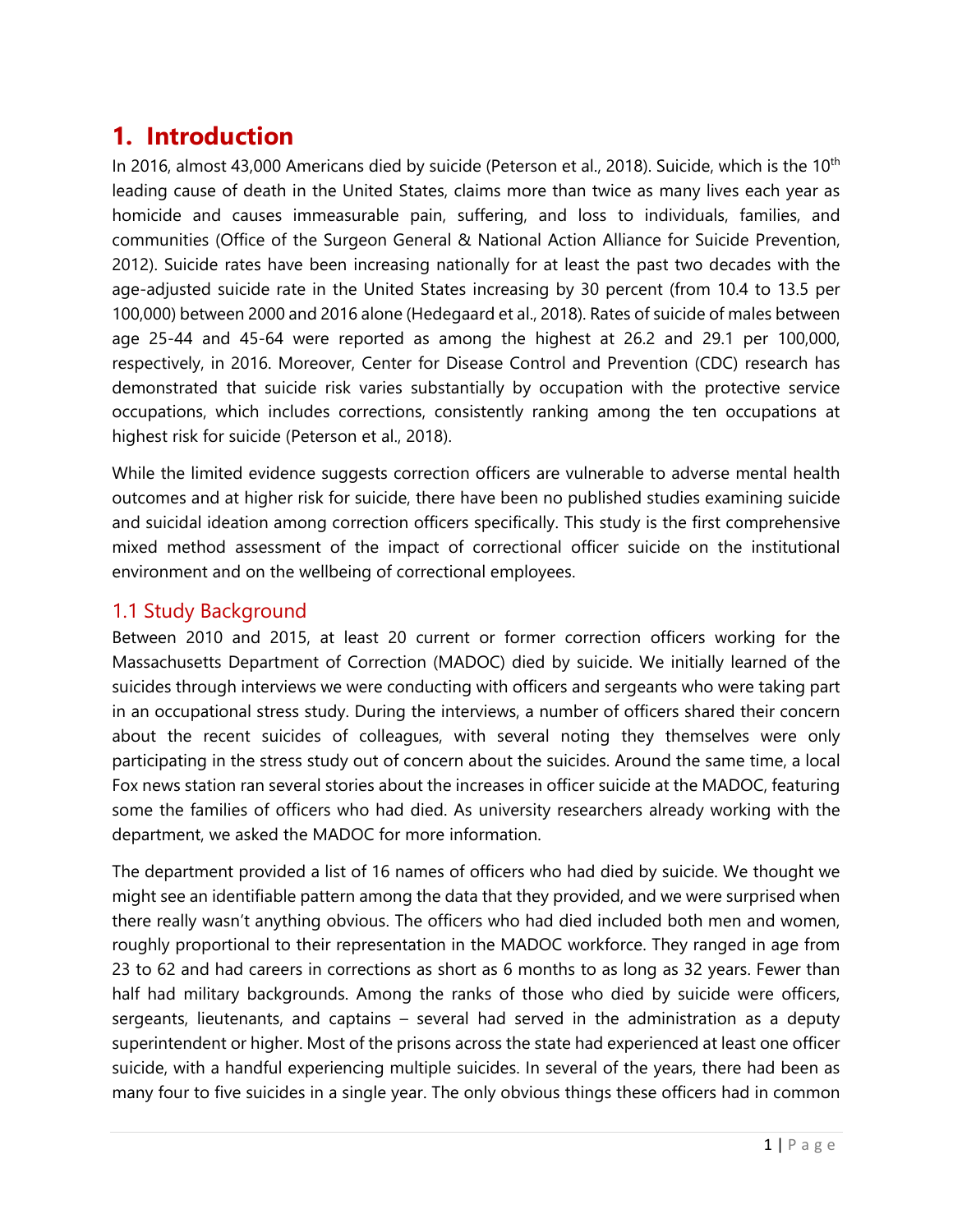was that they all had currently or previously worked for the Massachusetts Department of Correction, and they had all died by suicide.<sup>[2](#page-5-0)</sup>

We are often asked whether the suicide rate among MADOC over this period was in fact elevated. To that end, it's useful to think about the suicide in terms of the standardized rate. The suicide rate among current and former MADOC officers averaged 105 per 100,000 people over this sixyear period. As a state, Massachusetts has one of the lowest suicide rates in the country at approximately 10 per 100,000. By that measure, the MADOC suicide rate is at least 10 times higher than you would expect in Massachusetts. The population of people who work for the MADOC department are mostly men who are between the ages of 25 and 64 and that's a demographic group at very high-risk group for suicide outside of corrections. Taking into account that men in this age group are high-risk, the rate among the officers in this department over this period was still four times higher than the rate you would expect. The rate of suicide among current and former MADOC officers was indeed exceptionally high between 2010 and 2015.

The first figure depicts MADOC officer suicide by facility. Between 2010 and 2018, there were 31 suicides among the incarcerated over that period and 21 officer suicides. Suicide rates are known to be high among incarcerated populations but in Massachusetts over this period officer suicides were rivaling the number of suicides among the incarcerated.



<span id="page-5-0"></span><sup>&</sup>lt;sup>2</sup> Several of the MADOC officers who died by suicide had retired or resigned prior to their death. Among those who retired or resigned, all but one had done so within two years of their death by suicide.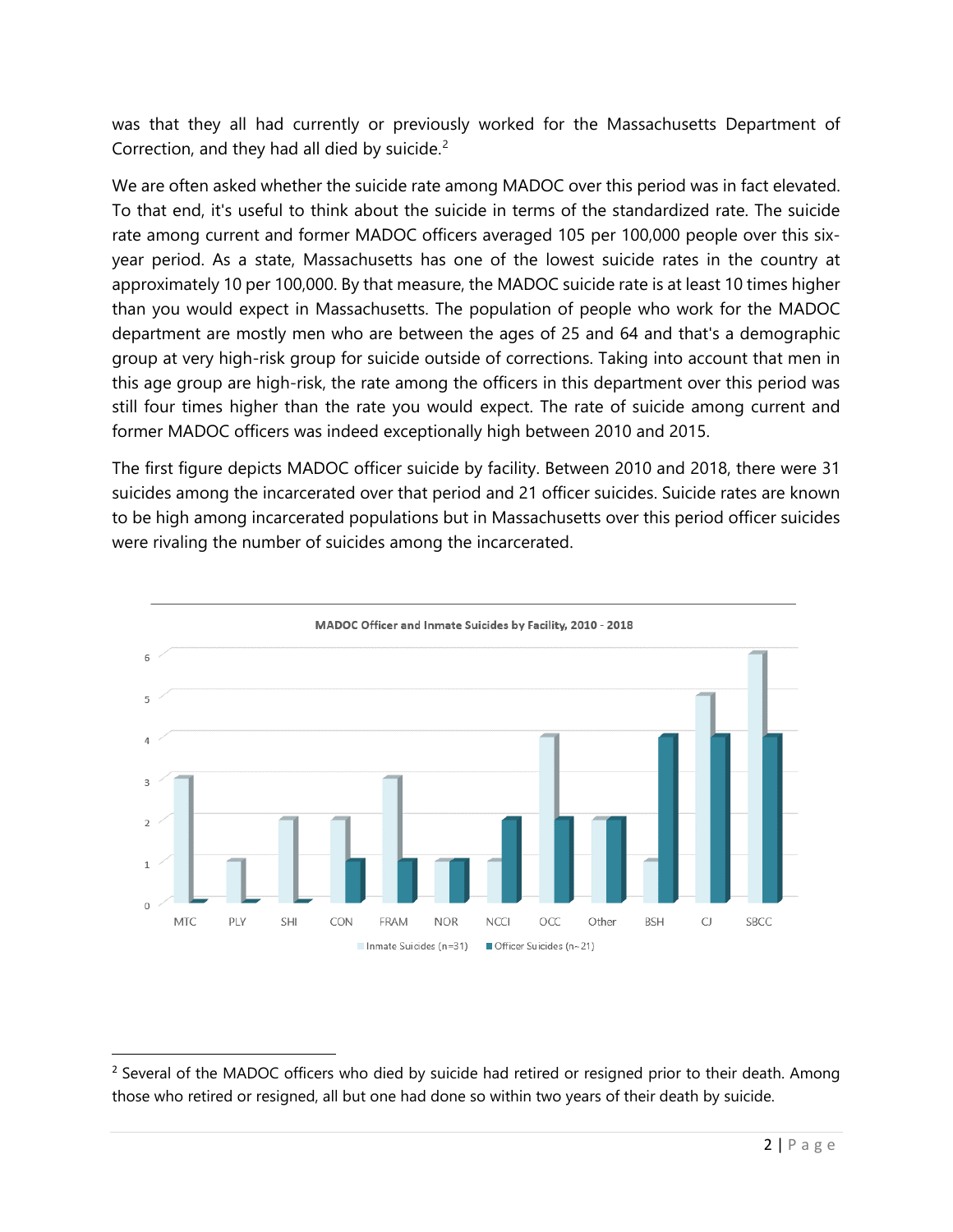This figure also demonstrates that suicide among officers have concentrated at three of the department's facilities: Bridgewater State Hospital (BSH), MCI-Cedar Junction (MCI-CJ) and Souza-Baranowski Correctional Center (SBCC). Although some of the other department facilities had experienced at least one suicide, the majority of officer suicides occurred at one of those three facilities. There are only three facilities where there had been no confirmed officer suicides.

The next figure similarly shows the number of confirmed suicides among current and former MADOC officers and suspected officer suicides. With regard to the suspected suicides, we were not able to independently confirm that those officer deaths were suicides. These were names provided by officers when asked if they knew anyone in the department who had died by suicide. Each of these was a suspicious death and the person typically died of an overdose. Unless an official deemed an overdose to be intentional, we did not conclude it was a suicide. In other words, in each of the cases that we included as suicides, the death was confirmed to be a suicide via either a medical examiner or a police report.

Although we didn't include these suspected suicides in the case studies, they were perceived to be suicides by officers that we interviewed. Given our findings related to knowing officers who have died by suicide, these suspected suicides could have potentially been as impactful as the confirmed suicides.



\* Includes current and former officers (among those who retired all but one had retired in the previous two years).

6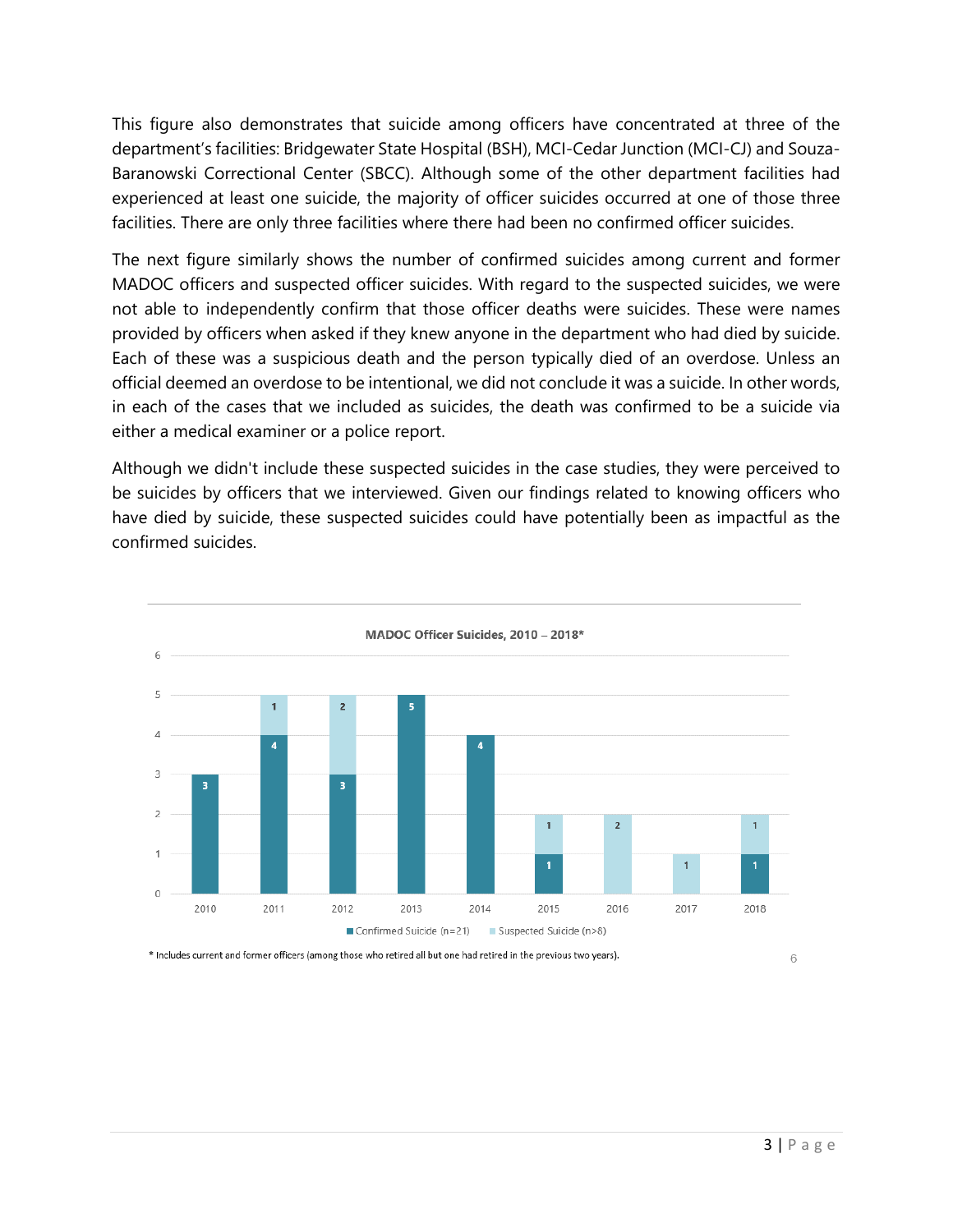## <span id="page-7-0"></span>1.2 Study Overview

In 2016, we were awarded a National Institute of Justice grant to conduct the first mixed methods study of suicide among correction officers. In 2017, we launched the correction officer wellbeing study with the central objective of developing a nuanced understanding of the context in which correction officer suicides occur. The project involved a partnership between the research team at Northeastern University, the Office of Strategic Planning and Research at the Massachusetts Department of Correction (MADOC), the Massachusetts Correction Officers Federated Union (MCOFU) and clinical direct service providers at the Riverside Trauma Center (RTC), a program of Riverside Community Care (RCC).

Since suicide is not caused by a single event but rather a complex interplay of life events, we sought to identify patterns and trends in the life and work histories of the officers who died that would help us better understand the fatalities and would allow us to talk about the officers as people.

In this research, we undertook comprehensive, intensive qualitative work to develop a more nuanced understanding of the complex lives of correction officers and to assess the extent to which there might be an interaction between family- and work-life factors that lead to crisis level distress and suicidal ideation or risk. We sought to identify any key transition or turning points across correction officers' lives and careers.

We had five primary objectives in this work:

- 1. To develop a nuanced understanding of the **context** within which CO suicide occurs.
- 2. To better understand the many **impacts** of correction officer suicide.
- 3. To assess the **effects** of fatalities on the institutional environment and on the wellbeing of the correctional staff working in correctional facilities.
- 4. To identify **risk factors** for anxiety, depression, PTSD, and suicidal ideation.
- 5. To understand how the structure, function, and composition of officers' **social networks** might be related to suicide ideation and indicators of wellbeing.

To better understand the impacts of the officer suicides on the institution, we supplemented comprehensive case studies with sophisticated quantitative analyses of data collected from correction officers still working in facilities to identify some of the key correlates of psychological wellbeing in this context. Our findings, triangulated across methods, have allowed us to begin to identify risk factors for crisis-level distress and suicidal ideation. We hope that the research will help identify potential intervention points.

This research was conducted in two phases. In the first phase, we worked with official records and those who knew the officers who died by suicide to better understand the context within which correction officer suicide occurred. In phase two, we examined the impact of correction officer suicide on the behavioral, emotional, and psychosocial wellbeing of officers who still work for the department of correction.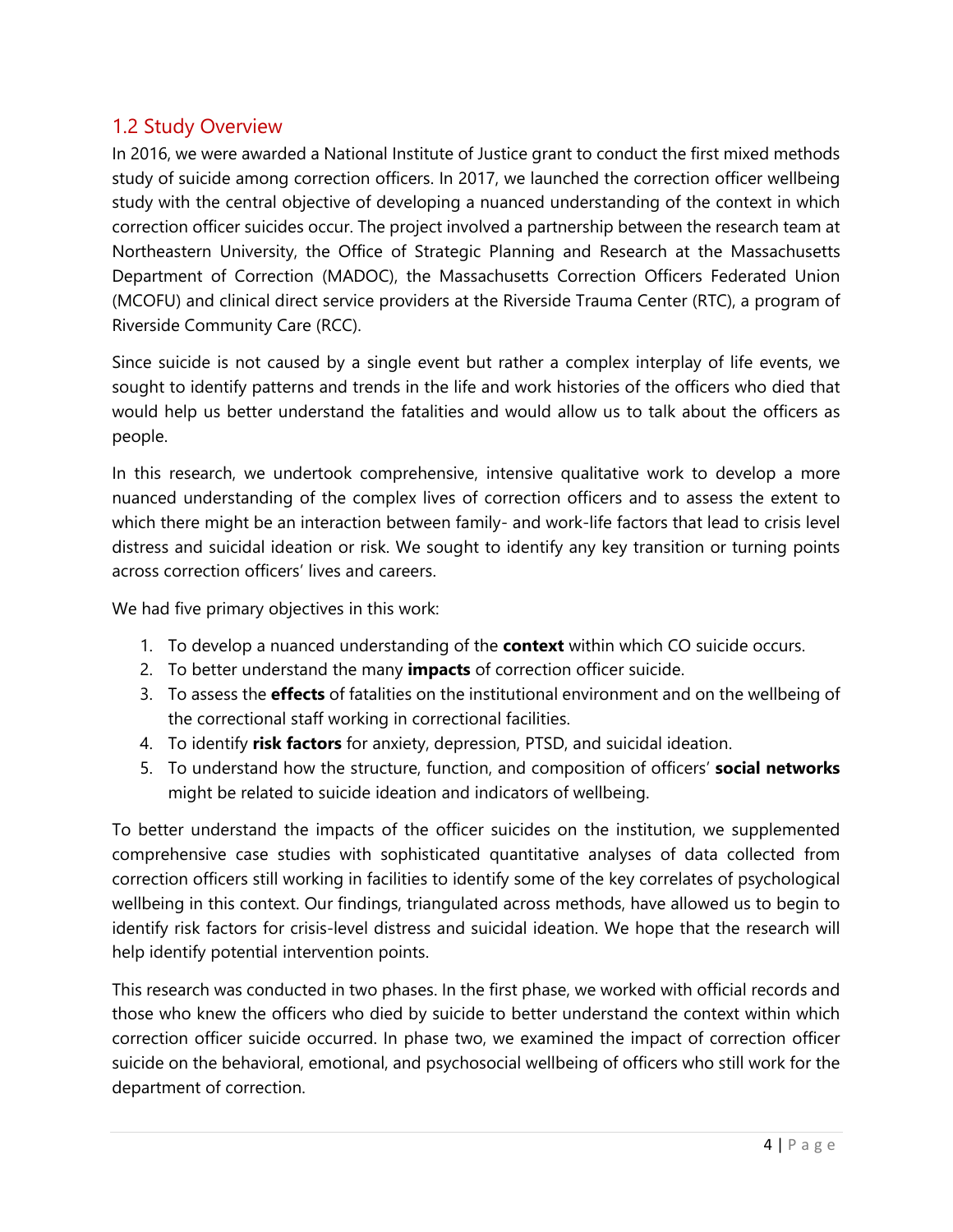## <span id="page-8-0"></span>1.3 Research Partners

We could not have done this work without the assistance and cooperation of the Massachusetts Department of Correction (MADOC) which has allowed us to do our correction officer research without any interference since 2015. The MADOC has allowed us to do our interviews on-site and on-shift, which makes it possible for us to interview large numbers of officers and represents a substantial commitment of staff resources. There have been three different commissioners of correction since we started this work in 2016, and each of those commissioners has offered the research team unfettered access to the documentation and data that we needed to conduct the most comprehensive study possible. Each of the commissioners has also encouraged us to present our findings directly to multiple audiences, including to the officers themselves.

The Massachusetts Correction Officers Federated Union (MCOFU) has always supported our work and has helped us spread the word about the importance of this research to those who are most affected by it. The union stewards, in particular, played a crucial role in helping us maintain exceptional participation rates.

We are also indebted to Bryanna Mellen, and the On Guard Initiative, a nonprofit that she started with a friend when her father (a retired captain with the MADOC) died by suicide. The OnGuard Initiative helped us connect with some of the families of the officers who had died by suicide in the first part of the study.

Riverside Community Care (RCC) is a suicide prevention and postvention nonprofit that works with suicide survivors. Riverside provided consultation as we developed the interview and helped ensure that our interview materials were trauma-informed and would not cause secondary trauma. We also contracted with RCC to provide services to any study participant who was experiencing distress as a result of our interviews.

# <span id="page-8-1"></span>**2. Officer Suicide Case Studies**

## <span id="page-8-2"></span>2.1 Overview

The case studies were conducted between May 2017 and August 2019. To include an officer death in our sample, we relied on external validation of suicide as the cause of death of the officer. Although that validation typically came via a medical examiner's determination on a death certificate in the officer's personnel file, we also requested police reports for each of the cases and some of those reports indicated that the death was clearly a suicide.

Our case study methodology involved conducting comprehensive reviews of officer's occupational history (reviewing entire personnel files and coding administrative data on violence exposures) to better understand the occupational lives of the officers and conducting interviews with family members and friends, including fellow officers to better understand the personal lives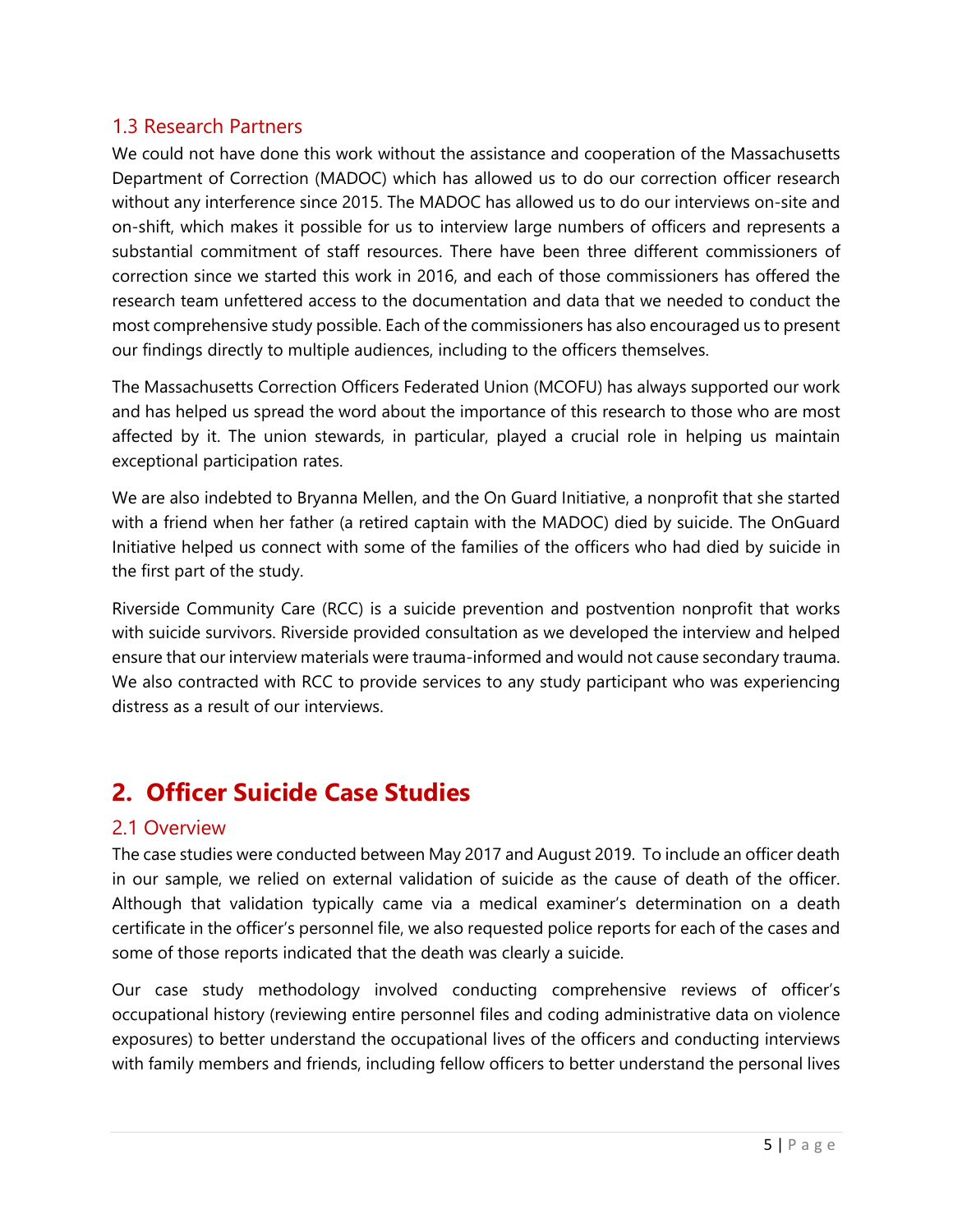of the officers. We used the data triangulated across methods to develop an understanding of suicide among correction officers.

### <span id="page-9-0"></span>2.2 Administrative Records

We began our research with comprehensive reviews of the administrative and personnel data from the MA DOC for all 20 officers who died by suicide between 2010-2015. These data included background and employment records including information about their personnel history, their records of attendance and absenteeism, their commendations and reprimands, as well as any data in the personnel file on workplace injuries sustained or incidents in which they were involved during their service.

As we launched the case studies, we were interested in whether these officers had been experiencing problems at work that might help explain their suicide. We relied on data provided by the department of correction to develop an understanding of the occupational lives of the officers and to potentially identify any common factors across the careers of the officers.

For each case, we began the case study by thoroughly reviewing the entire personnel file of each of the 20 officers who had died by suicide between 2010 and 2015. In some cases, these personnel files spanned decades – in others, mere months. Within the personnel files, we reviewed all the pre-employment background investigation documents, each of the annual performance reviews, all commendations and reprimands, and any department disciplinary actions taken. We had access to formal correspondence between the department and the officer. We noted any leaves of absence, including for family medical (FMLA) and industrial accident (IA) leaves, and the reasons for those leaves. Where they existed, we reviewed inmate grievances filed against the officers.

We also requested incident and disciplinary reports for all of the officers who died by suicide between 2010 and 2015 and coded them for direct and vicarious exposure to violence. The disciplinary and incident reports are narrative reports filed by responding and/or witnessing officers. In total, we received 2,549 incident reports and 640 disciplinary reports across the 20 officers. We read the narrative of each incident and coded it for the following exposures to violence: (1) inmate on inmate fights, (2) verbal assaults/threats on staff, (3) physical assaults on staff, (4) physical assaults on staff with injury, (5) cell extractions and/or inmate restraints, (6) biohazard incidents (throwing substances), (7) inmate self-harm, and (8) suicide attempts or completions. We then coded for whether the officer was involved in the incident as a responding officer or whether they witnessed the incident.

To our knowledge, the only files that we were not given access to were those related to departmental internal affairs investigations. The Massachusetts Department of Correction did, however, provide information regarding the internal investigation status of each of the officers indicating whether each of the officers had: (1) ever been investigated by internal affairs and (2) whether they had been under active investigation in the year immediately preceding their death. We also learned about some of these investigations from our family and friend interviews.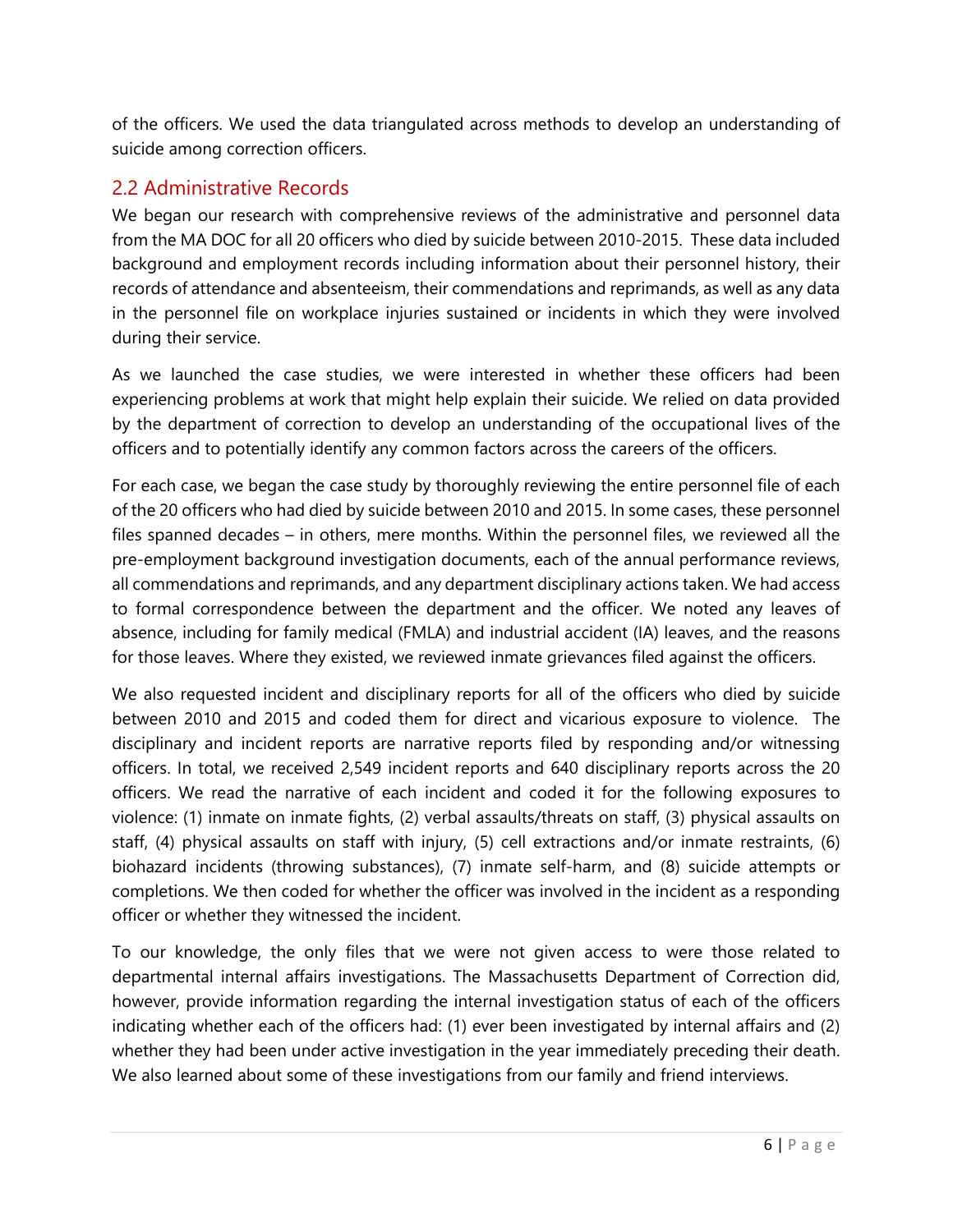Beyond the department, we requested police reports from the jurisdictions that responded to the initial call for service at the time of each of the suicides and retrieved each officer's criminal history from the state's Division of Criminal Justice Information Services (DCJIS).

We meticulously reviewed the materials gathered through the administrative files and used them to develop a narrative summary describing each officer's career. Although the administrative file reviews allowed us to understand the officers as employees, they told us little about the officers as people.

As we began the case studies, we were particularly concerned that we represent the correction officers who had died by suicide as more than just statistics. Given the stigma unfortunately still associated with suicide, we wanted to capture the officers' lives as comprehensively as possible. To convey the stories of these officers and to better understand the personal and professional circumstances surrounding their suicides, we sought to find and interview the family members and close friends of each of the officers who had died by suicide. With the exception of MADOC facilities, all names of persons and places referenced in interviews, presentations, and reports are pseudonyms.[3](#page-10-1)

## <span id="page-10-0"></span>2.3 Case Study Interviews – Family and Friends

The administrative data collected on the 20 officers who had died by suicide provided us with important information regarding officers' professional experiences, however, these data offered a one-dimensional view of the lives of the officers. We learned from our previous work with correction officers that family members and close friends would provide a well-rounded profile that best captures the challenges facing correction officers. To accomplish this, we completed a series of individual or group interviews with relatives, close friends, coworkers, supervisors, and administrators, with the ultimate objective of identifying turning points in the careers of their loved ones from their perspective and to discuss collectively how they felt the work environment affected their loved one.

We identified surviving family members and close friends who we identified through various sources including background and employment records. The process of identifying and recruiting relatives and close friends for these case studies was complex given the sensitive nature of the work and the fear of possibly retraumatizing loved ones who were likely in different stages of the grieving process. The Northeastern University Institutional Review Board (IRB) provided a set of stringent recruitment guidelines to lower the potential for adversely affecting and retraumatizing relatives and close friends who would be contacted. The research team could only contact friends and relatives via mail, making no more than two attempts for each relative identified from the personnel files or through online obituaries and public record searches.

<span id="page-10-1"></span><sup>&</sup>lt;sup>3</sup> Because there were only two women, we use male pronouns throughout, and we refer to current and former spouses as simply "spouses.'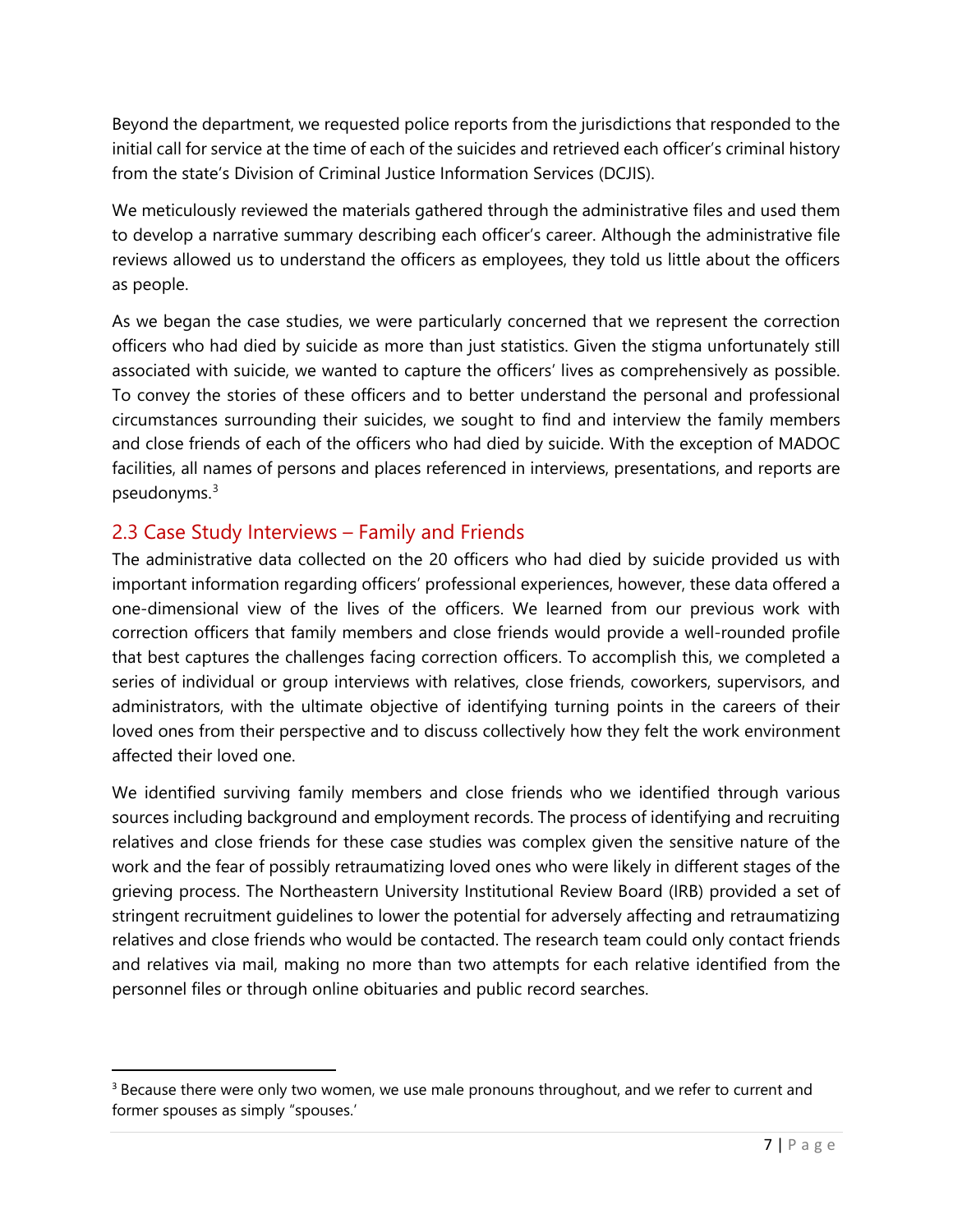Although we expected that the IRB restrictions might limit the reach of our family interviews, we eventually heard from the families and friends of 17 of the 20 officers (85%). A few families wrote to let us know that participation would be too difficult as the experience was still too painful to recount. Ultimately, we conducted 29 individual or group interviews, interviewing a total of 42 family members and friends. It is important to note that just over a third of the family members and close friends we interviewed for our case studies were also current or former officers with the department of correction (15 of 42, or 36%).

The interviews allowed us to hear firsthand accounts of the lives and careers of these officers from the officers' spouses, former spouses, parents, siblings, children, and close friends. Family and friend interviews were typically conducted in the home of one of the interviewees, at their workplace, or at a private location reserved to conduct an interview. Interviews were led by the lead researchers and were conducted individually or in groups based on the participants' preference (ranging from 1-6 participants). The interviews with were semi-structured and guided by a series of questions that had been developed in advance to progressively follow the officer's life and career in more or less sequential order. With the permission of the participants, we recorded the interviews and transcribed the conversations. 28 of the 42 interviews (67%) were audio-recorded. For the 14 interviews that were not audio recorded, one or more research assistants took comprehensive notes as the conversation proceeded. Through these individual and group interviews, the family members, close friends, and colleagues provided rich descriptions of the officers' lives. For the nine cases where we conducted interviews with multiple friends and family members of a single officer, there was a high level of agreement across participants around the personal and professional circumstances leading up to the officer's suicide.

## <span id="page-11-0"></span>2.3 Holistic Assessments

The project design included a key partnership with direct service providers at the Riverside Trauma Center (Riverside), a program of Riverside Community Care to conduct holistic posthumous assessments that anchored these case studies and augmented our understanding of the different pathways to suicide. Phase one holistic assessments were conducted for a subset of six of the officer suicides and these comprise a fourth qualitative data set. These holistic assessments, known in suicidology as psychological autopsies, allowed us to obtain important data surrounding the context in which the suicides occurred and helped us identify some common risk factors across the cases. Although the goal of a single assessment is to determine the proximate causation and better understand the pathways to suicide, the goal of studying multiple suicide deaths is to define common risk factors and to identify points of entry for prevention.

We expected that some of the families of the deceased officers would choose not to participate in the holistic assessments. Riverside clinicians ultimately completed six psychological assessments with families who consented to the more comprehensive assessment of the nature and circumstances surrounding their loved one's death.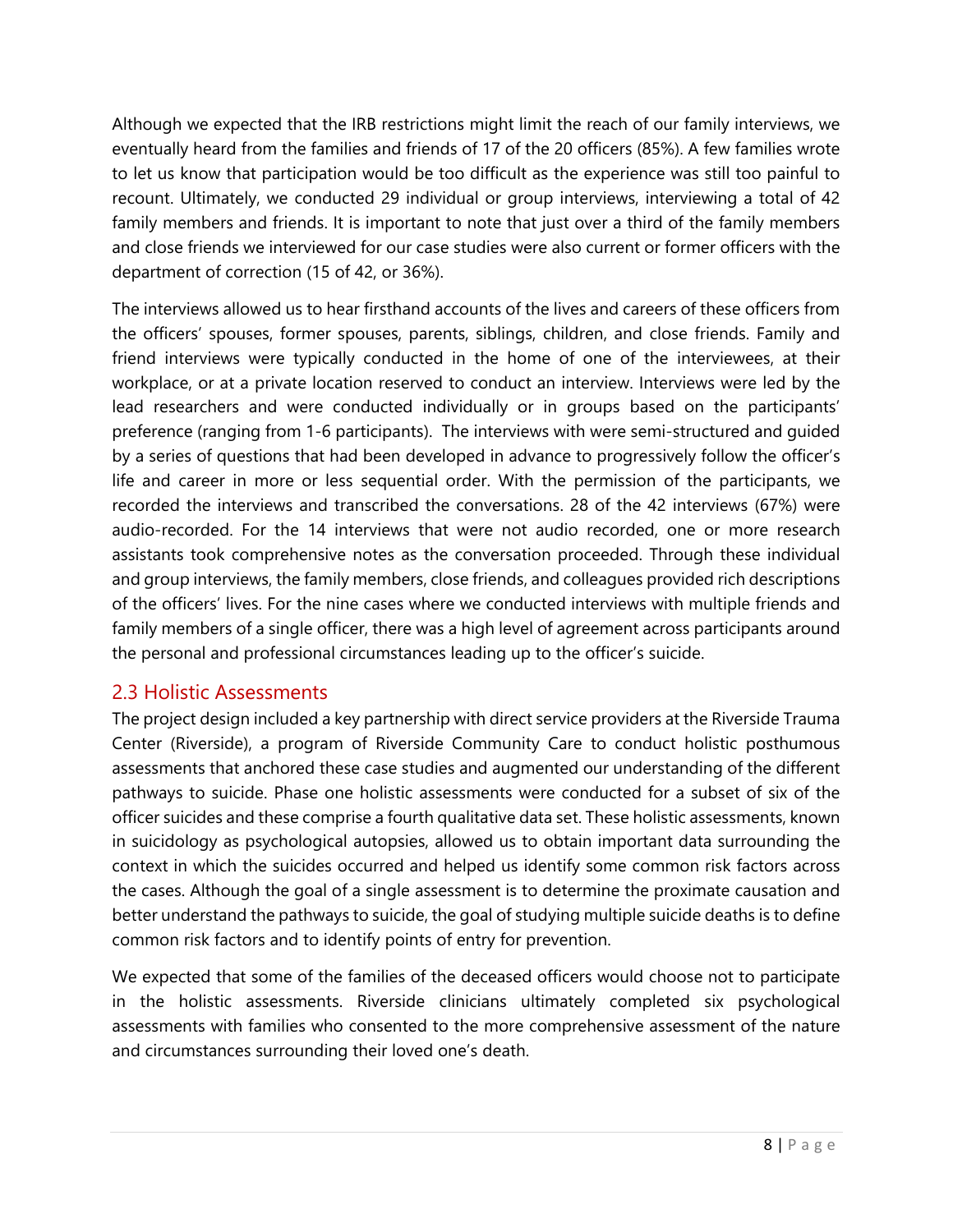## <span id="page-12-0"></span>2.4 Findings from the Case Studies

Among the MADOC officers who had been confirmed to have died by suicide between 2010 and 2015, there were 18 men and 2 women. The officers ranged in age from 23 to 61 and the average age was 41. Half of the officers who died were between 40 and 49 years of age.

In the figure below, the teal male icons represent men who were actively employed by the department at a time that they died by suicide, the gray male icons were men who had previously worked for the department but had retired prior to their death (again most had retired or resigned within two years of their death by suicide). The red female icon represents a female who was currently employed by the department and the purple female icon represents a woman who had retired or resigned prior to her death. In the right on the figure are the ages at which each died by suicide. Although the officers ranged from very young at 23 to 62, there's a concentration of officers in their the 40s (as might be expected based on highest-risk age group for suicide in the general population).

| 2010 | <b>11 11 11</b>       | 39, 44, 62         |
|------|-----------------------|--------------------|
| 2011 | <b><i>A A A A</i></b> | 24, 49, 46, 57     |
| 2012 | <b><i>A A A</i></b>   | 43, 44, 47         |
| 2013 | <b><i>↑↑↑↑↑</i></b>   | 23, 39, 41, 47, 50 |
| 2014 | <b><i>1</i></b> * * * | 25, 32, 48, 47     |
| 2015 | ₩                     | 33                 |

## **Figure 1. MADOC Officer Suicides, 2010-2015**

#### <span id="page-12-1"></span>Demographic and Occupational Profiles

Table 1 expands upon these demographics and adds occupational profiles for the twenty officers who had died by suicide. 85% of the officers who died were white, reflecting the race/ethnicity profile of MADOC officers more generally (who are also 85% white). 90% of the officers had been hired before the age of 30, and 85% died before their  $50<sup>th</sup>$  birthday.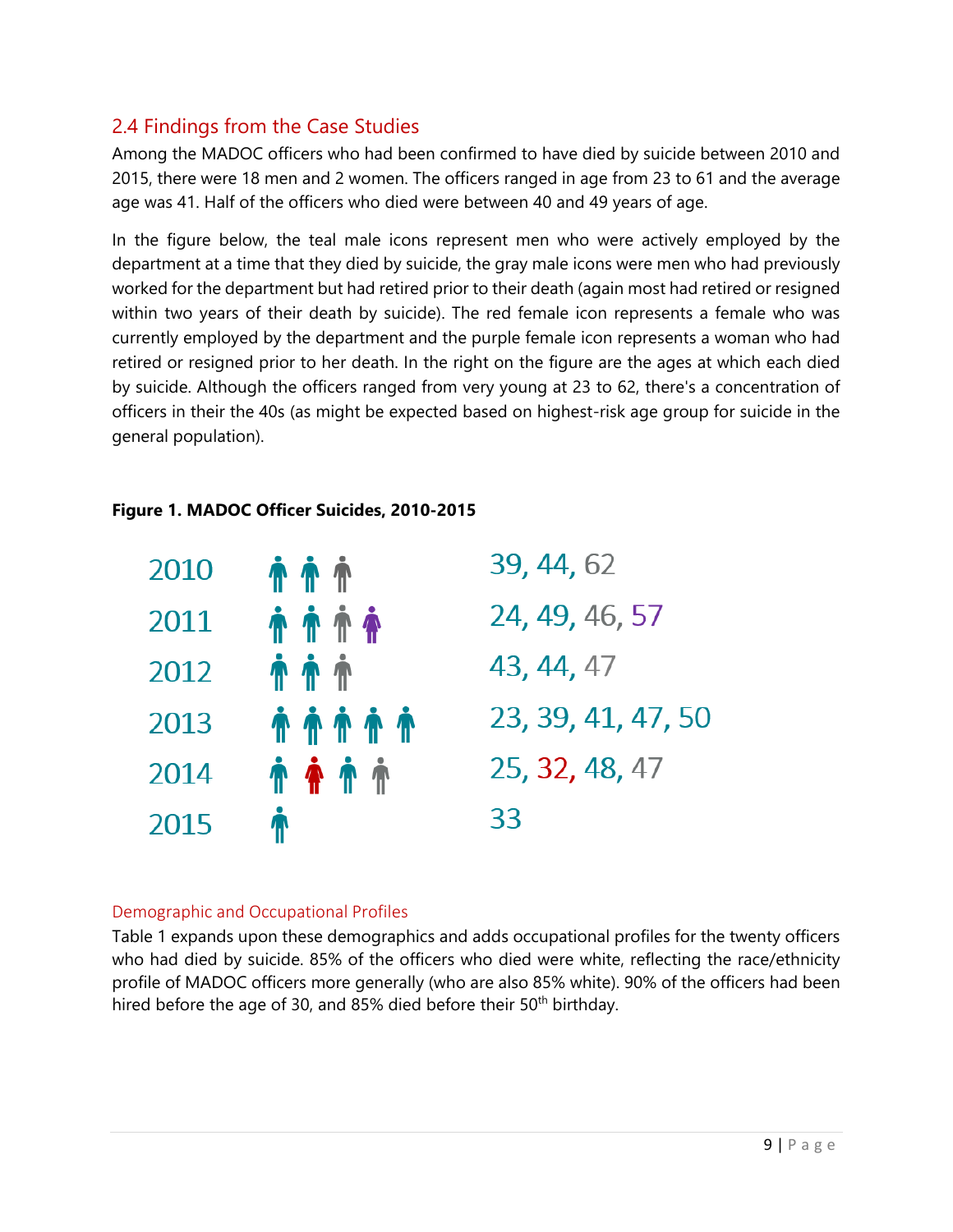|                                                  | f              | %   |
|--------------------------------------------------|----------------|-----|
|                                                  | $(n=20)$       |     |
| Gender                                           |                |     |
| Male                                             | 18             | 90% |
| Female                                           | $\overline{c}$ | 10% |
| <b>Race/Ethnicity</b>                            |                |     |
| White                                            | 17             | 85% |
| <b>Black</b>                                     | 1              | 5%  |
| Hispanic                                         | 1              | 5%  |
| Mixed Race                                       | 1              | 5%  |
| <b>Age at Hire</b>                               |                |     |
| $20 - 24$                                        | 9              | 45% |
| $25 - 29$                                        | 9              | 45% |
| 30 or above                                      | $\overline{2}$ | 10% |
| <b>Military Veteran</b>                          |                |     |
| Yes                                              | 9              | 45% |
| <b>Criminal History</b>                          |                |     |
| Yes                                              | 14             | 70% |
| <b>Highest Rank Achieved</b>                     |                |     |
| Officer                                          | 14             | 70% |
| Sergeant                                         | 3              | 15% |
| Lieutenant                                       | 1              | 5%  |
| Captain                                          | $\overline{c}$ | 10% |
| <b>Evaluated for Fitness for Duty</b>            |                |     |
| Yes                                              | 4              | 20% |
| <b>Subject of Internal Affairs Investigation</b> |                |     |
| Ever                                             | 10             | 50% |
| Within a year of suicide                         | $\overline{7}$ | 35% |
| <b>Age at Death</b>                              |                |     |
| $20 - 29$                                        | 3              | 15% |
| $30 - 39$                                        | 4              | 20% |
| $40 - 49$                                        | 10             | 50% |
| 50 or above                                      | 3              | 15% |
| <b>Employment Status at Death</b>                |                |     |
| <b>Current Employee</b>                          | 13             | 65% |
| Detached with Pay                                | $\overline{c}$ | 10% |
| Retired                                          | 5              | 25% |
| <b>Cause of Death</b>                            |                |     |
| Self-Inflicted Gunshot Wound                     | 14             | 70% |
| <b>Intentional Overdose</b>                      | 4              | 20% |
| Asphyxiation by Hanging                          | $\overline{c}$ | 10% |

#### **Table 1. Demographic and Occupational Profiles of MADOC Correction Officers who Died by Suicide, 2010 – 2015**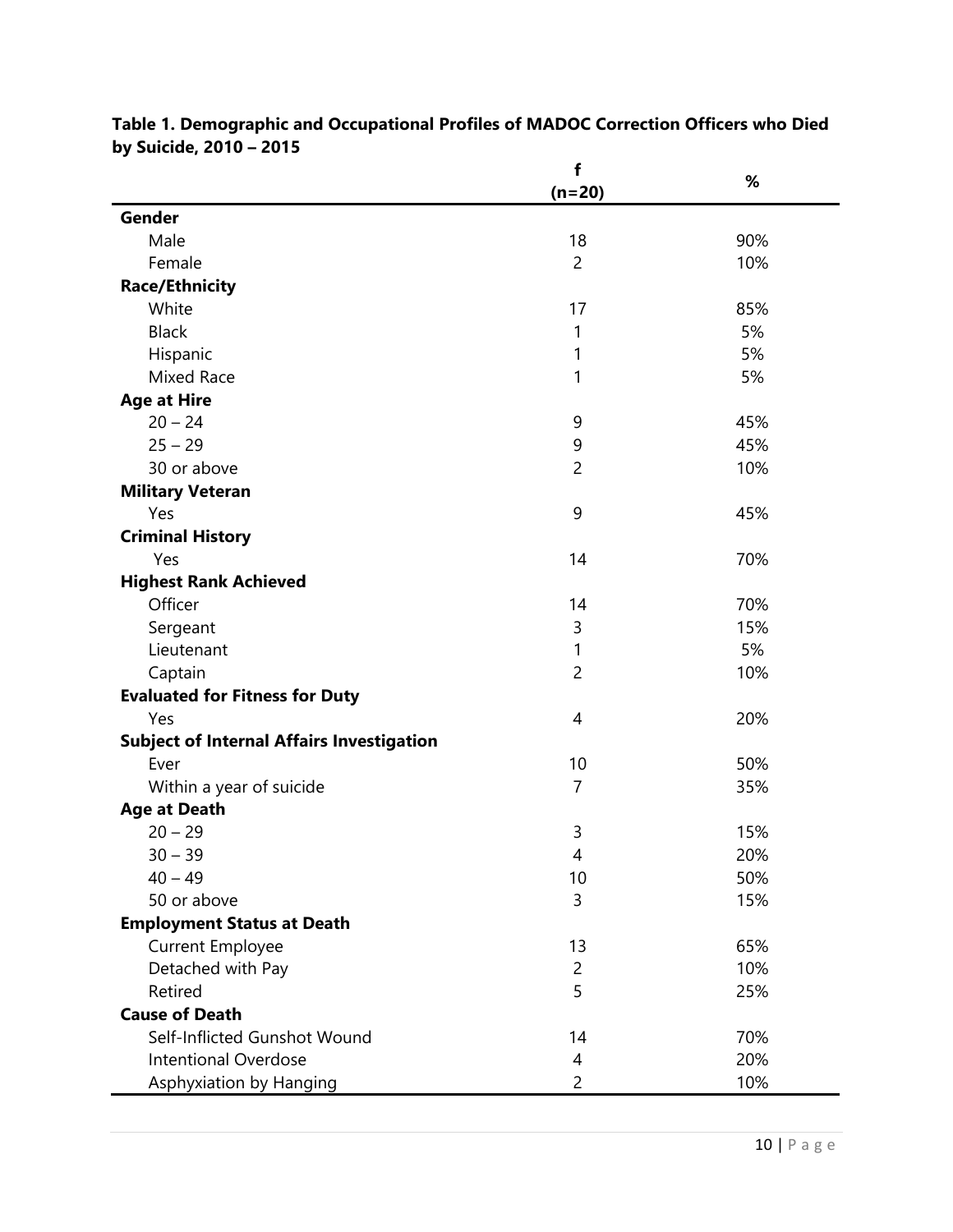At the time that they died, 15 were still employed by the department (although two of those officers had been detached with pay) and 5 (or 25%) had resigned or retired prior to their death. Given the known elevated risk for suicide among military veterans, we are often asked about the overlap between veteran suicide and officer suicide. Among the 20 officers who died between 2010 and 2015, 9 of the officers (45% or slightly fewer than half) were veterans.

As previously mentioned, the officer suicides occurred across all ranks: 14 were officers, 3 were sergeants, 1 was a lieutenant, and 2 were captains. Two had served as administrators within the department. The average years of service among the officers was 15 years, but it's crucial to note that the years of service ranged from less than 1 year all the way to 32 years. In terms of facility, 14 had worked at a single facility for their whole career while 6 had worked at multiple facilities.

In our interviews with families, we learned that several of the officers had been arrested and decided to retrieve the criminal histories of each of the officers who had died by suicide from the Division of Criminal Justice Information Services (DCJIS). 70% of the officers who had died by suicide had criminal histories, but it is important to note that these were primarily arraignments for misdemeanors. There were very few convictions and some of these incidents preceded the officer's employment with the department. There were a handful of arraignments on more serious charges, including DUIs and assaults, but none of these arraignments resulted in a conviction.

Crucially, half of the officers (50%) who died by suicide had been the subject of an internal affairs investigation and 35% were under investigation at the time of their death. As previously noted, the department didn't share the details of internal affairs records with the research team, although families often talked about the stress of department investigations and sometimes knew a little bit about the reason for an Internal Affairs investigation.

It is perhaps crucial that half of the officers who died had faced internal affairs investigations because in the second phase, where we interviewed current officers, we find that facing departmental discipline is an acute stressor and is associated with adverse mental health outcomes. In at least four of the officer suicides, an ongoing department investigation was perceived to be a contributing factor in the suicide death. 20% of the officers who died, so one in five, had been evaluated for fitness for duty at some point in their career. Again, we did not have access to department investigations, but given documentation in personnel files and obtained through our family/friend interviews, it appears that these officers were likely evaluated for fitness for duty based on either mental health and/or substance abuse issues.

Given access to firearms is a key risk factor for suicide, it is notable that 14 of the officers died of gunshot wounds, 2 died by hanging, and 3 died by drug overdoses that were deemed intentional. It is also notable that within our time frame (2010-2015), there was one homicide-suicide and one attempted homicide-suicide, in both instances, the officer died by suicide.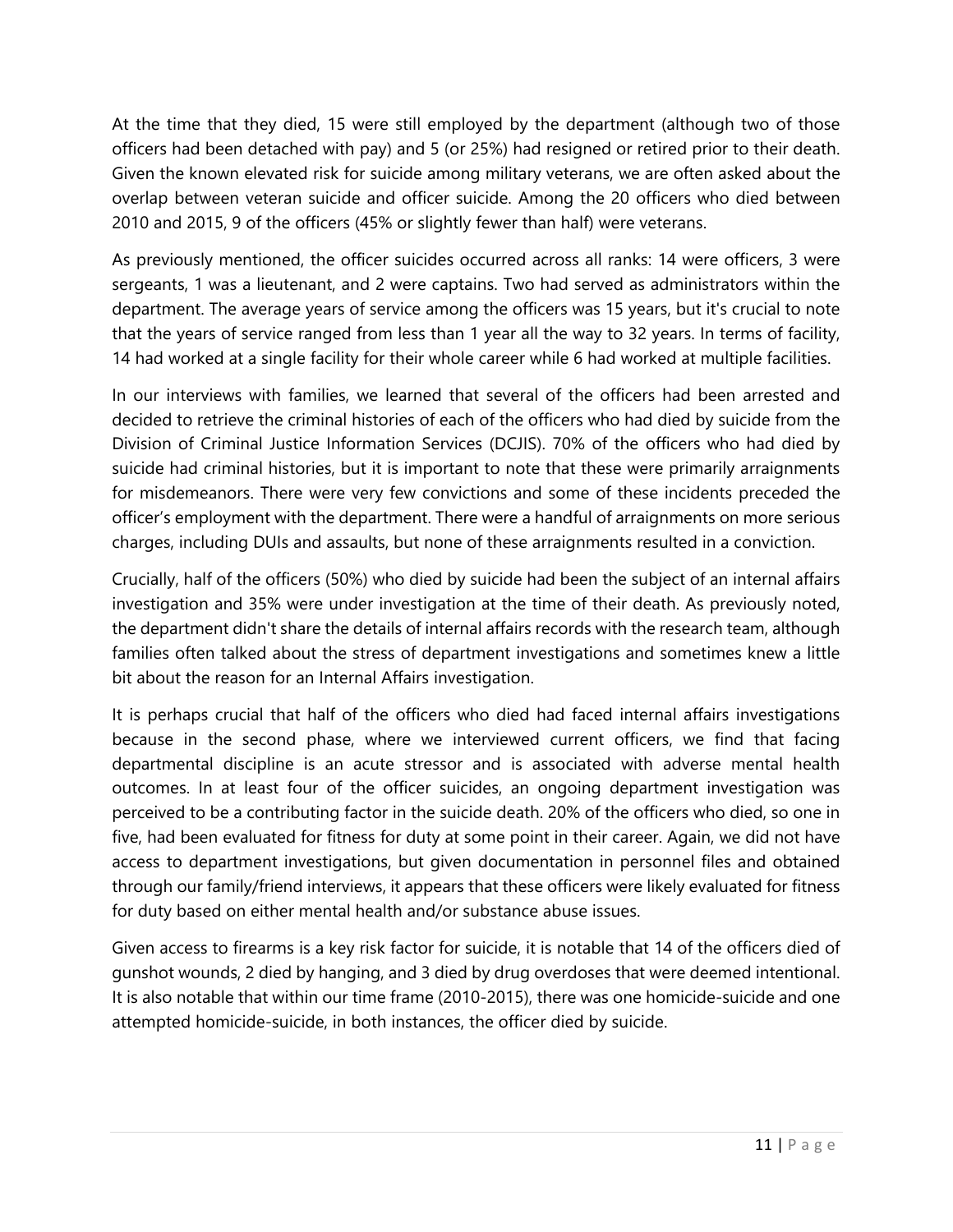#### <span id="page-15-0"></span>Risk Factors for Suicide

There were known risk factors for suicide across most, but not all, of the officer suicides. These included: 1) access to firearms; 2) deteriorating mental health; 3) relationship problems; 4) excessive alcohol and/or drug use; and 5) chronic pain. Most of the officers had access to firearms and as previously noted, firearms were used in 70% of the officer suicides.

It was difficult to identify risk factors for suicide in administrative and personnel records, so most of what we learned about these risk factors were drawn from our interviews with family members and friends (n=14).

| <b>Risk Factor</b>                                              | %   |
|-----------------------------------------------------------------|-----|
| <b>Mental Health Concerns</b>                                   | 86% |
| <b>Relationship Issues (Separations/Divorces/Child Custody)</b> | 79% |
| <b>Substance Abuse Issues</b>                                   | 79% |
| Serious Injuries / Chronic Pain                                 | 57% |
| <b>Known Previous Suicide Attempts</b>                          | 36% |

#### **Table 2. Presence of Known Risk Factors for Suicide**

Family members and friends were concerned about the officer's mental health across most of the cases (86%). Although there was evidence of anger, anxiety, and PTSD across the cases, the families perceived the officer to have been suffering from depression, usually severe depression, in the months (and sometimes years) preceding their deaths.

As a family member of one of the officers explained:

*"I think he was depressed. I mean because he was… he was so bothered by the whole [relationship] situation… He just wasn't himself. He just seemed always preoccupied, even when he was with us. You know the last time I had seen him of course was Christmas time… And I remember him picking us up… you know we're driving… and you know I am asking… I am like 'What's going on with you? How are you doing? How are you managing?' and ummm he was… he was different."*

A family member of another officer said,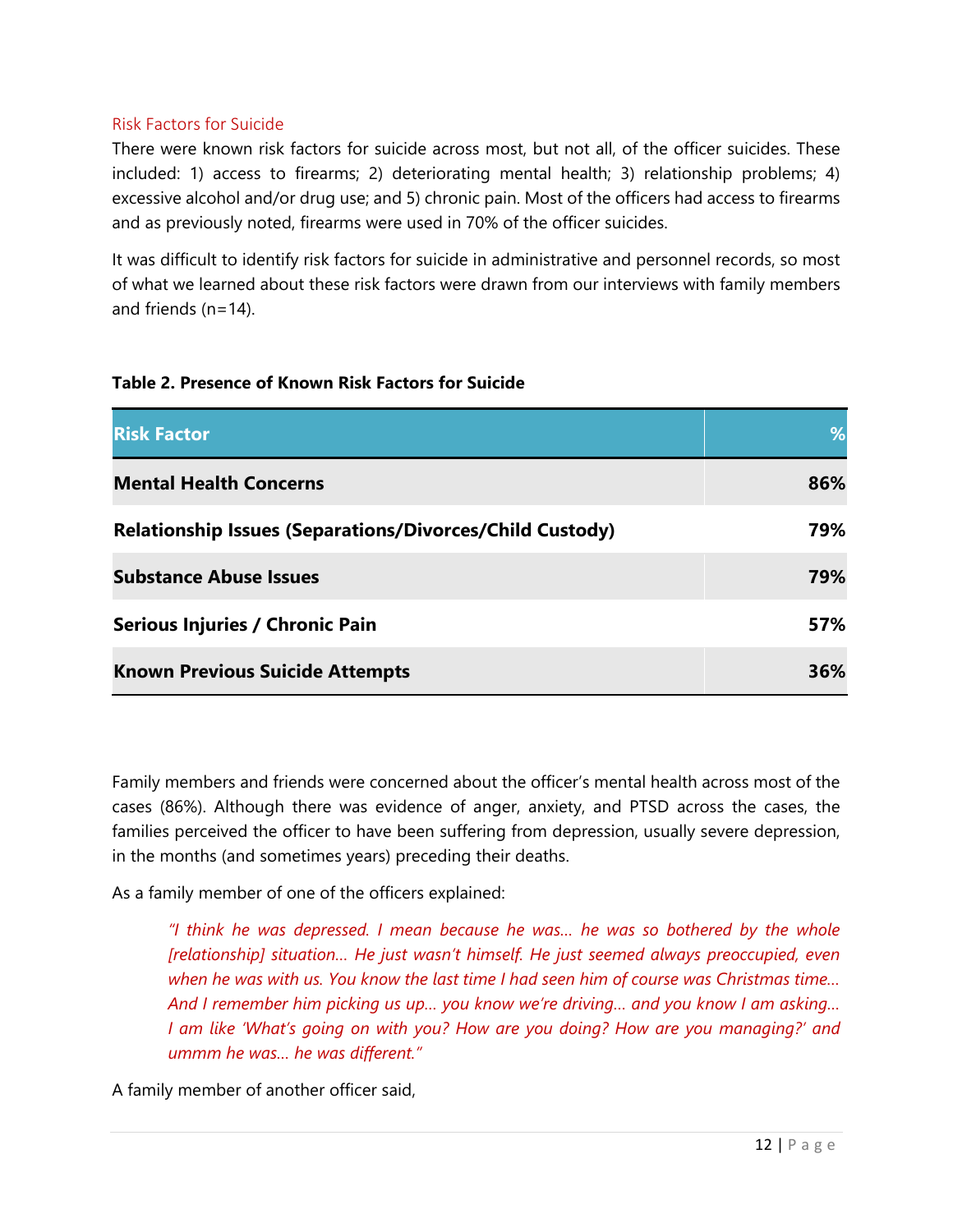*"I'm pretty sure that he had depression. He wasn't treated for it, but I do know that he had wanted to go to the doctor and talk about getting medications or something for depression. And when he went, the doctor was too young. He felt like he couldn't talk to him."*

In some of the cases, the officer had struggled with mental illness for decades. In five of the cases, family members and friends told us of prior suicide attempts. But in other cases, the officers were described as struggling only in recent months and years, and the families tied their mental health problems to things going on in their personal or professional lives. One of the officers had been demoted following a departmental investigation, which the family clearly identified as directly connected to his death. Others were going through relationship problems that included infidelities, separations, divorces, and child custody battles.

More than three-quarters of the officers who died had been struggling with addiction, most commonly mounting problems with alcohol abuse. Several were reported to have been using prescription pain medications. Many of the family members and friends tied the substance abuse problems directly to correctional work and an occupational culture in which going out after work for drinks is the norm. As one spouse described:

*"They'd always go out to a bar or something, or wherever, and they'd all be there, after shift... Even towards the end of our relationship that's where he'd go all the time… be like "Yeah, I'm going out to the bar" and everyone was there, all the time, um yeah so that was mostly his group. Yeah, and I can't speak for anyone else, but I know that he did a lot of drinking to cope, and all of his friends did, so you know, there's something wrong there."*

Family members and close friends described the social networks of the officers and how frequently those were based on drinking buddies from work. The drinking culture within the department came up again and again, and it seemed to the research team that the social circles of the officers were comprised largely of other officers:

*"So you just hang out with the people that you work with, because that's all you have. you know so I think that was what it turned out to… so you know he'd go out drinking on Tuesday night, because that was, you know fifteen people went out, it was all work people, so that was, you know… I don't think there were a lot of true, true friends."*

An officer who was a close friend of one of the officers who died by suicide explained:

*"I was trying to get him to stop drinking too cause… every single night we were out until 2, 3 o'clock in the morning. Drinking. And, uh. I didn't want to… I didn't feel like I needed to go to AA. I still to this day don't feel like I needed to be there. So, I knew if I told him, 'hey why don't you go to a meeting?'—he would never go. So, I said "Hey, I need you to come with me tonight, I'm going to a meeting, but I don't want to go alone. I need you to come with me." So he'd go with me. For me. And I was trying to get it to sink in. It didn't for him. And, uh. We were at a meeting Tuesday night, of the week that he killed himself."*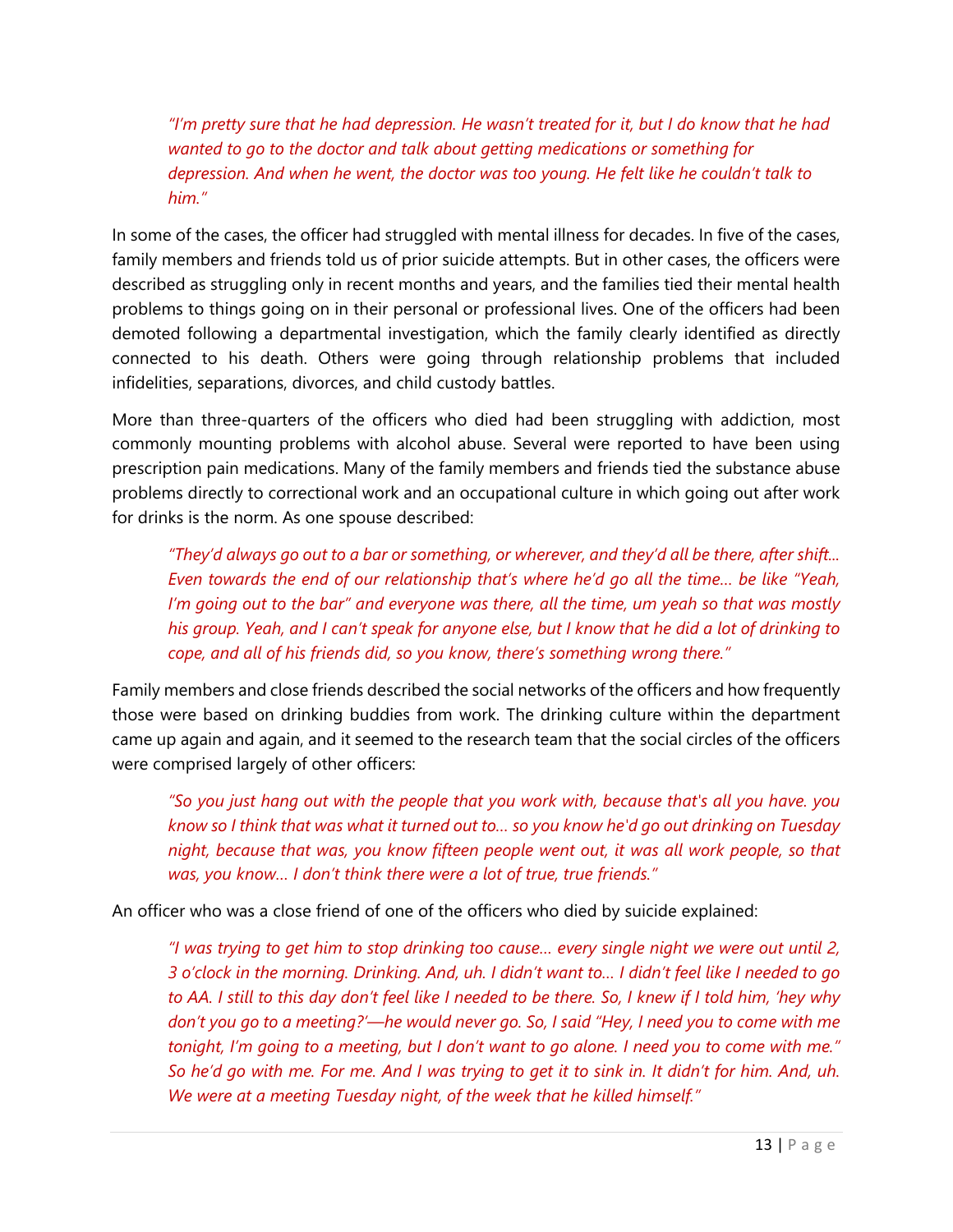A number of the family members and friends indicated that the officer was changed by the work and directly or indirectly connected correctional work with the officer's growing problems with substance abuse and mental health. As one mother explained:

*"I think he was suffering from depression most likely from drinking so much, but he was not a depressed child, he had never been a depressed person his entire life, he got out of bed wanted to run. He woke up every day with so much enthusiasm, he was not depressed. And the depression he was undoubtedly now, in hindsight, experiencing I am sure was from drinking too much, which he hadn't done to my knowledge prior to that and the DOC… I think it just haunted him."*

As another spouse explained:

*"So he had some major paranoia... and again, I firmly believe it was working in corrections, he was very paranoid about inmates knowing where he lived, we couldn't put anything in the paper, no names in the paper, no pictures in the paper. If we went out somewhere he would have specific places he would not go. Obviously when you went somewhere your back was to the wall, you hear that all the time, but that is the god's honest truth. truly always scoping out wherever we were, he was highly paranoid to the point where at the end of his life he was sleeping with a gun under his pillow, not under the bed, under his pillow."*

More than half of the officers who had died by suicide suffered serious injuries at some point in their lives. Several of those had been work-related injuries, and some families indicated that the officer was using alcohol or drugs to offset problems with chronic pain:

*"Plus the back. Plus his back… Hurting. That's one of the biggest things. Self-medicating cause... Cause he wasn't taking drugs. He wasn't using anything off the street or anything like that. I…I do think the drinking was helping with numbing the pain in his back. Cause that's when it, it really…that's when it seemed to get much worse."*

Another spouse noted:

*"I didn't realize it, but he had a drinking problem. I didn't realize until [later] because there would be times that I come home… and he would be passed out in the living room, and I'd help him upstairs to bed. And then later on, it kind of clicked that he was using narcotics too. It was more of… He got Percocets for his injury - when he was attacked by an inmate - and then it moved to Vicodin and then Oxycodone. And then I'm not sure where it went after that."*

There were just a couple of officer suicides where there did not appear to be a combination of the known risk factors.

Through our family and friend interviews, it became clear that there were at least three distinct categories of officer suicides among the 20 cases: (1) officer deaths where there were extensive histories of risk factors for suicide; (2) officer deaths following acute risk factors for suicide, without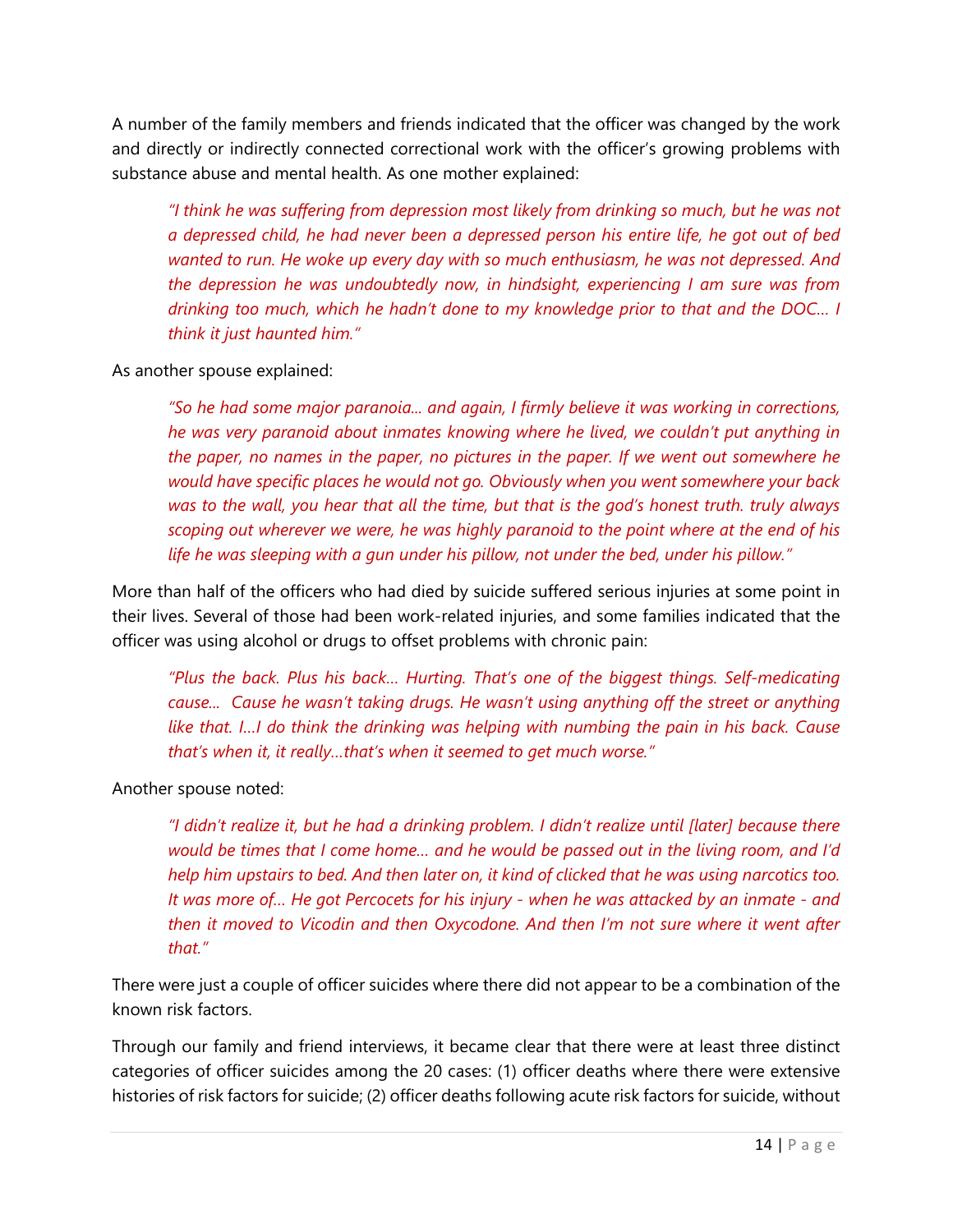an extensive history; and (3) officer deaths with a precipitating event, but few other identifiable risk factors for suicide.

To be clear, the suicide of the officer was shocking and devastating to every single family we spent time with; however, for some of the officers who died by suicide, the family explained that there had been a relatively lengthy history of anxiety and/or depression. In several of the cases, there were previous suicide attempts – for at least a couple of the officers the attempts dated back to adolescence. In these cases, the family was generally very aware that the officer was struggling and was actively doing everything they could to intervene. Even in these families, the officer suicide was unpredicted and unpredictable.

In a related set of cases, there was less of a known history of mental health struggles, but the officers were known to be experiencing particularly acute personal or professional challenges at the time that they died. These officers tended to have been perceived as emotionally and behaviorally stable until relatively recently when they had confronted a particularly significant life challenge. Although these challenges were sometimes very clearly work related, with several of the officers facing imminent (or recent) discipline, demotion, or dismissal, they were more often personal. That said, we have learned that for almost all the officers, personal and occupational struggles were inextricably intertwined.

Many of the officers were experiencing significant relationship strain, and several were going through difficult divorces and acrimonious child custody disputes; most were battling growing problems with substance use and abuse. Some were fighting chronic pain from injuries, often sustained at work. Several were fighting with the department to have the lingering effects of those workplace injuries recognized. In these cases, which were about equal to the number with known mental health histories, there were a series of clear precipitating events. These officers were facing ongoing existential or ontological crises and their families were concerned, but typically not about the potential for suicide. Frequently these were officers who had recently retired or were hoping to retire.

Then there were the handful of cases where there quite literally seem to have been no signs of any preexisting risk factors that family or friends could identify. To the family, these suicides seemed to come out of nowhere and were possibly triggered by a single precipitating event. We describe these as impulsive suicides – these officers seem to have simply lost perspective in a moment, making a snap decision with devastating and lasting consequences. In these cases, there was a triggering event, but none of the precursors for elevated suicide risk. These officers tended to be among the youngest officers and, given the lack of risk factors, their deaths were among the most difficult to comprehend.

As we have noted elsewhere, across the officers who died by suicide, very few had dreamed of being a corrections officer, but most had been excited for the opportunity when they first took the job. For some, that initial excitement faded only over time, while others seemed to struggle with the realities of the work almost immediately. While there were certainly those officers that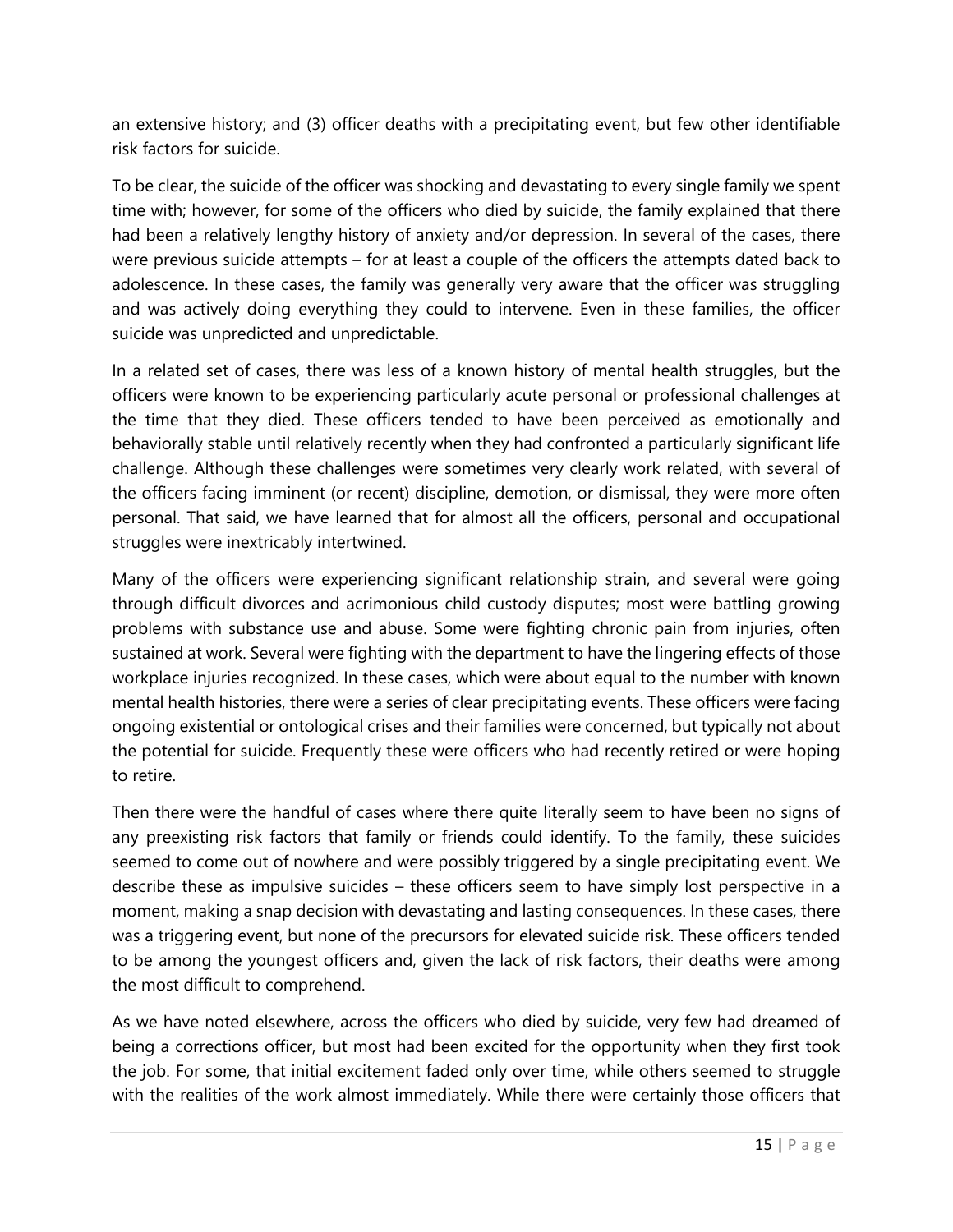seemed to like their jobs and rarely complained about the work, we walked away from a handful of our family interviews feeling like the person just should have never pursued work in corrections.

#### <span id="page-19-0"></span>The Occupational Context

While known risk factors for suicide were prevalent, features of the occupational context emerged as equally important.

Across many of the officer suicides studied, extensive exposures to violence and expectations that officers should be tough and 'suck it up' together with the stigma associated with both mental illness and help-seeking in the occupational culture in corrections interacted with those known individual-level risk factors for suicide.

Although not all of the officers who died by suicide worked in positions where they would have been routinely exposed to violence, those who worked in facilities – and especially those who worked in the three facilities where officer suicides had concentrated – experienced extensive exposures to violence.

As previously described, we retrieved all of the incident and disciplinary reports that involved or referenced one of the officers in our case studies. Across the incident reports reviewed, together, BSH, MCI-CJ, and SBCC (where many officers had worked) accounted for:

- 91% of the physical assaults on staff (90% of threats on staff)
- **91%** of the bio-hazard incidents
- **90%** of the inmate-on-inmate fights
- 87% of the cell extractions and inmate restraints
- 83% of the uses of chemical agents
- 82% of the assaults on staff with injury
- 70% of the incidents of inmate self-harm
- 63% of the suicide attempts or suicides

Incident reports can only capture exposures to suicide within the prison walls. Beyond the incident reports, we also learned of exposures to suicide outside of the prisons through the interviews. Members of one officer's family, for example, described how he had lost his closest colleague (another correction officer who died prior to our study period) and a godson to suicide in the years leading up to his own suicide.

When asked about exposure to violence specifically, a number of the family members and friends, particularly those who were also officers themselves, directly referenced the role of vicarious trauma through exposure to suicide.

'Kevin,' an officer who admitted to having had suicidal thoughts himself, talked at length about exposures to violence within the prisons. He was particularly aware of, and forthcoming about, the cumulative nature of the impacts of these exposures: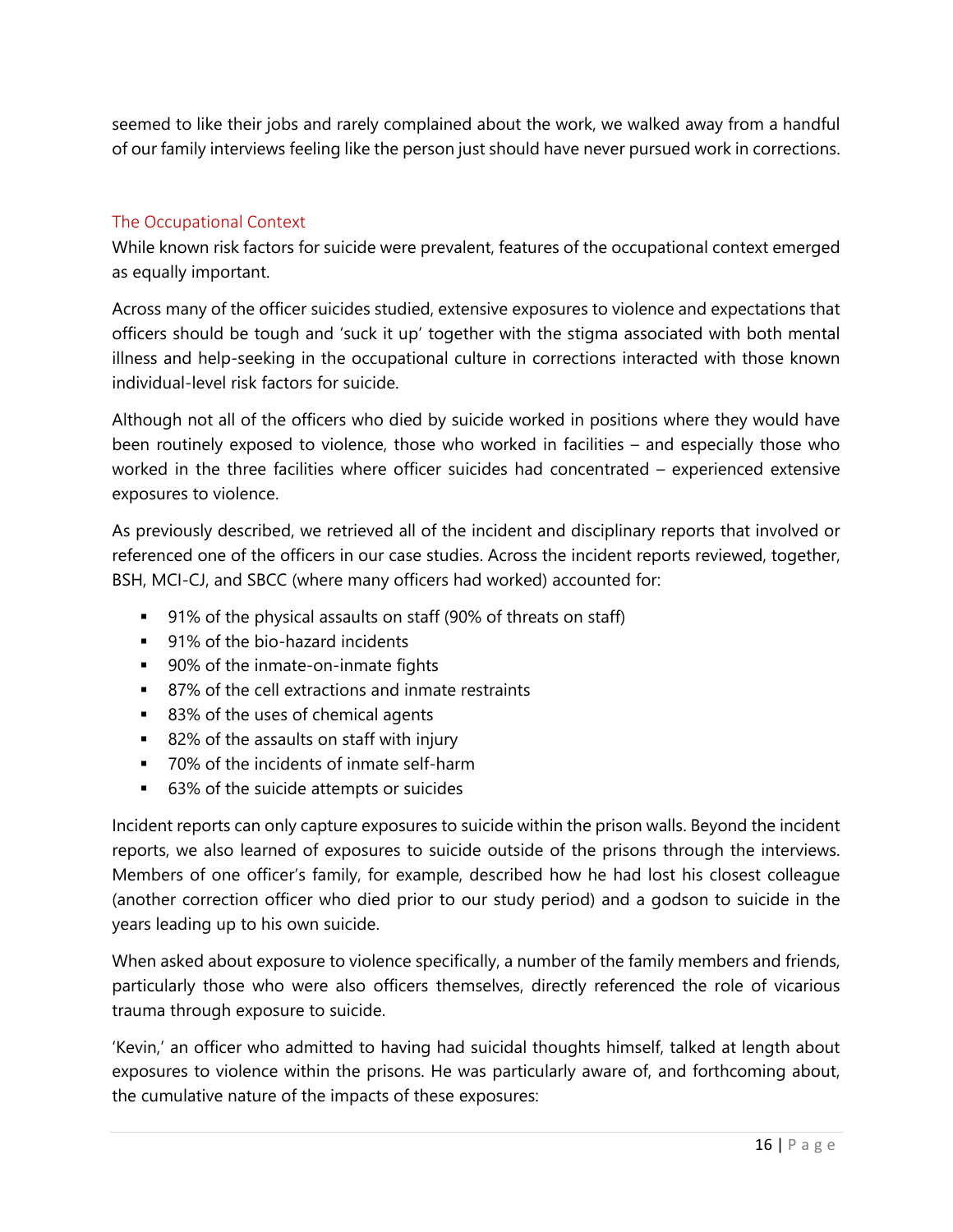*We deal with cutups all the time. We deal with suicides, hangings and stuff. It becomes kind of normal… But he could [pointing to an interviewer], he could deal with a thousand of them and it not bother him one bit. You [pointing to the other interviewer] could deal with 50 and it not bother you. And her [pointing to a research assistant] and I could – our first one and, and it bothers us. And then your 51st one – and his 1,001st – and it bothers you. And the stuff that I've seen people do to themselves is just – it's mind boggling. Inserting stuff into their bodies. Places that [phew], I just – it's just not normal. And I can recall, I can recall two*  incidents in my head with inmates where I still see that body like it was yesterday. And then *doing CPR. They had died. Cause— they k— they killed themselves and harmed themselves. I remember seeing them, doing CPR on them, and its still… in my head I guess.* 

When asked whether the officer who died by suicide had also experienced these exposures, 'Kevin' responded *"Oh, God yeah. He did… he was in the can a lot, so he did a lot of that. He was involved in a lot of uses of force, a lot of staff assaults."* Similarly in another case, when asked whether that officer had been physically assaulted, 'Ron' said: *"Yeah, most of us, yeah most of us have all been… Nobody escapes that place without getting assaulted."*

Cumulative exposures to incidents involving violence, injury and death can result in elevated risk for anxiety, depression and post-traumatic stress symptomology (Spinaris et al., 2012), each of which have been associated with elevated risk for suicidal ideation and suicidal behavior (Franklin et al., 2017). These occupational exposures to violence also may have contributed to the development of an acquired capacity for suicide in these (and presumably other) officers (Joiner, 2005).

These are also the three facilities where family members and friends of the officers were most likely to talk about the ways in which the institution changes the individual. As one family member, who himself has over 20 years in the department at one of the three facilities, explained:

*"It changes you as a person, you know, through time it changes you as a person. You're not the same person, you know, going in as you are coming out of that. It… it definitely does some damage inside."*

The finding that working in prisons changes a person has been described in work of other researchers who have closely examined the impacts of prison work (Crawley, 2004; Arnold, 2005).

The occupational context of corrections, e.g., the 'working culture,' was identified as problematic in at least three specific ways. In the first article that we published from the case studies, we refer to these as (1) an expectation that the officer "deal with it" no matter what they were experiencing or going through, (2) that they avoid the stigma of both struggling with a mental illness and of seeking help, and (3) that they hang on to the job until retirement.

No matter what the officers experienced at work, families and friends reported that they sensed the officers felt that they should be able to deal with it – and an inability to handle what they were experiencing was evidence of weakness.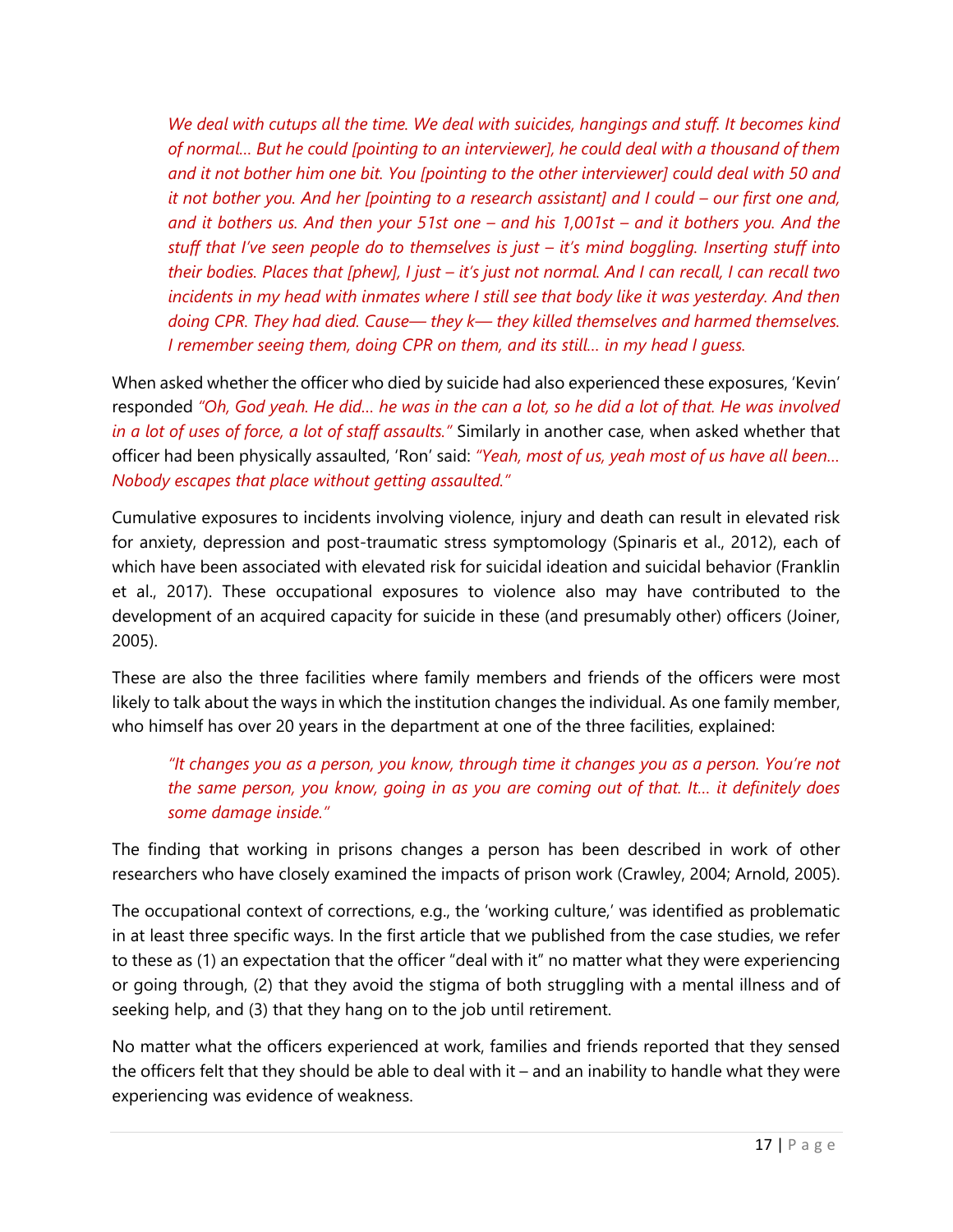One mother described her horror after hearing what her son was bring exposed to at work.

*[He] said "I've learned to embrace the suck." And I had such a visceral response to that, I said "Whoa, what do you mean you've embraced the suck? What does that term mean?" And he said "Well that's what the officers say. That's the mantra, you know you suck it up, you deal with it."*

The theme of maintaining a façade of toughness, no matter what, was a recurrent theme particularly among the officers who were struggling through personal or professional challenges. A spouse explained that *"[He] always felt like pride was more important than showing weakness. That's definitely it, I mean if I've said anything that has hit the nail on the head, that felt right."* Another of the interviewees perceived that the bravado required of officers in corrections is even greater than in other law enforcement occupations:

*"They'll talk for someone else, but it's not about them. It's the same way in the police, and the same way in the army, you know it's part of the code, it's part of the code. If you are going to be a man or you're going to be a warrior, then you can't show weakness and I get that the DOC is the worst. It is the worst."* 

Families described officers' fears that if their problems were exposed, they would be perceived as weak by their colleagues and supervisors (and potentially those that the incarcerated population that they supervised). Time and again, we heard examples of an officer's personal struggles becoming widely known within the department. Some of the officers were apparently taunted and bullied as rumors about their struggles with depression, relationships, or substance abuse spread throughout the workplace.

When they were willing to admit they had a problem, families reported that the officers were reluctant to seek help because any attempt to seek help might also become public and helpseeking itself was evidence of weakness.

*"I think in that environment it's especially not, it's not a help-seeking environment, obviously, to work in. And there is the fear of the job, and you know, like 'what if I show that I have depression.' You know, suddenly, they see it as 'mental illness'… depression as being mental illness, that being stigmatized… I think what he was afraid of is… [long pause] … I don't think he wanted anyone to look at him differently like if he had to get meds."*

This family member even admitted that the family was complicit in not seeking help for the officer because they too feared the occupational consequences:

*"That's what bothered me when I really thought about it… I remember that day thinking 'We need to do something. We need to probably admit him,' but everybody – some of the conversation, this is the truth, I'm just being honest - some of the conversation was 'we can't - his job, his job' - and that's the truth. I'm just being honest."*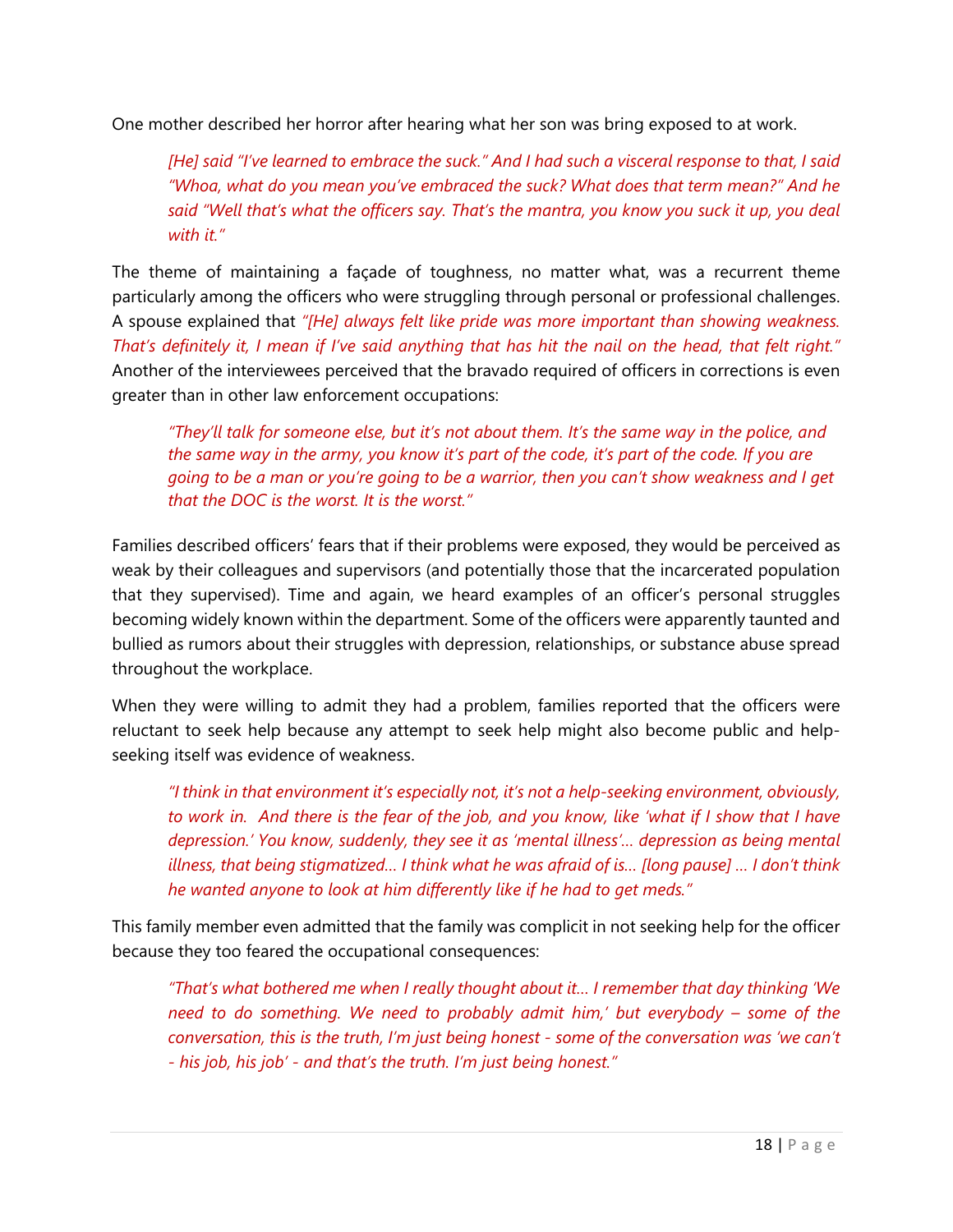Families also described a desire to hang on to the job until retirement no matter what the consequences might be for the officer's own wellbeing

*"The last 10 years of his career he was not happy, not happy at all. He just hated his job. He hated going to work every day… I feel like what happens with correction officers a lot of the time is that, after a while they are doing time. You know what I mean? They are doing their time, they're counting their days… 'I got 5 years, 2 months, 10 days left.' They are counting, every one of them is. I was just talking to someone the other day about it. I think that [he] felt so trapped in it because he had a family, he had a house, we had bills, and he had to be with this job, with the great benefits and the good pay. He had to stay there, you know he really didn't have anything else to do."*

As we interviewed family members and close friends who were also current or former officers themselves, this tendency to countdown to retirement was pronounced.

When we interviewed one officer about the death of his friend, we asked how long he himself had worked for the department and he replied: *"17 and a half years. I have 2 years, 5 months, 26 days and I'm out."*

The family member of another officer also described the tendency to hang on and its effects on officers:

*"Ummm at, at that point he knew that he was going to get out in 20 years, you know? He just wanted to get his pension… Yeah I think he had had it at that point.… once you get to like 15 years in the department, it's kind of a crazy thing, you just want to be done with it, you just don't want to do it anymore. So you just struggle the last 5 years, you know?"*

When we later went back into the department and interviewed officers who currently work for the department, it became even more clear that the perceived benefit of making it to retirement is so substantial that officers will hang on to the job no matter what the consequences might be for their own wellbeing.

In the interviews, family members and friends who were also officers themselves were much more likely to discuss the impacts of correctional work, though they too emphasized that the problems the officers were experiencing in the months leading up to their suicides were primarily personal in nature.

Nonetheless, these officers argued that the work environment in corrections can be a very unforgiving place when an officer is struggling personally.

We conclude the case studies with a comment from an officer who worked alongside one of the officers who died by suicide. He articulated some of the specific ways in which personal and occupational pressures can interact to make an already bad situation worse for officers who are struggling: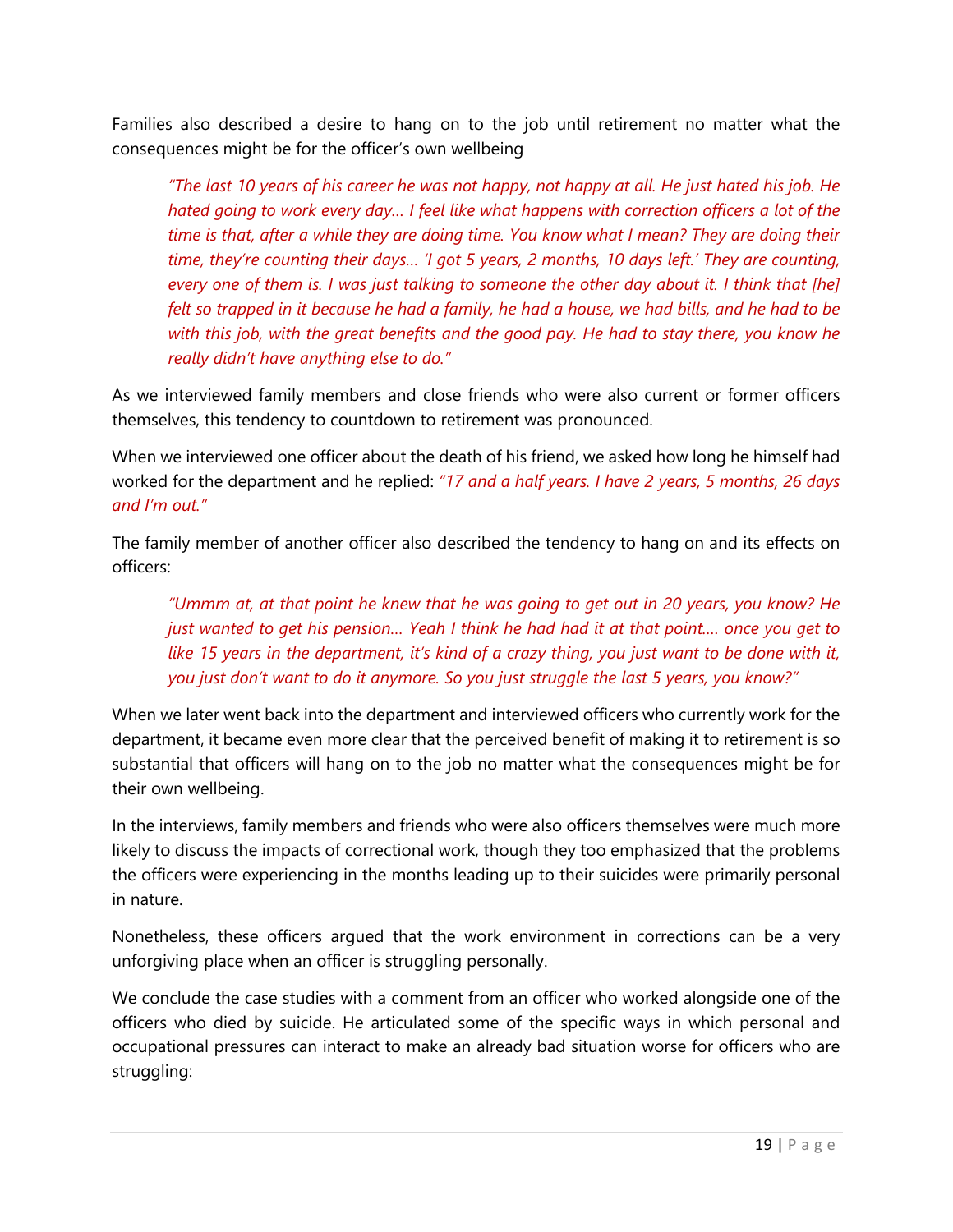*"A lot of people go to work to get away from problems. It's a stress relief. As crazy as it sounds, a lot of people go to get away. But, when you go to work and you're not quite 100 percent yourself, and people kick you while your down - they put you through hell - the administration is playing stupid games. So, now you come to work miserable and you leave even worse. Now, you go home and the problems at home are getting worse cause you are aggravated. It keeps snowballing and snowballing and snowballing. That's where I feel the problem is. Instead of trying to help somebody, let's make things worse. [sigh] And when you work in a negative environment like that everyday [long pause], the job's hard enough alone without the BS."*

Very few of the families that we interviewed suggested working in prisons *by itself* led to the suicide of their loved one, but many emphasized that *features of the work environment made*  it exceptionally difficult for the officers to admit that they were struggling or to reach out for help even when they knew they desperately needed it.

## <span id="page-23-0"></span>**3. Administrator and Supervisor Focus Groups and Interviews**

### <span id="page-23-1"></span>3.1 Overview

In addition to the in-depth qualitative interviews with friends and relatives, we also conducted a total of 22 administrator and supervisor interviews and focus groups with between 1 and 7 people participating in each. Focus groups provide an effective and useful approach to gleaning insights from multiple stakeholder groups who collectively, in interaction, can identify issues, patterns, causes, and effects that individuals by themselves may be less likely to identify. The purpose of the focus groups was to better understand the impacts of the officer suicides on the institutional environment and the challenge of responding to officer suicides as supervisors.

#### <span id="page-23-2"></span>3.2 Focus Group Data

A total of 59 people participated in phase one focus group/interviews (32 were MADOC administrators and 27 were captains and lieutenants). We led separate sets of focus groups for supervisors (lieutenants and captains) and administrators (superintendents and deputy superintendents). Individuals who worked in the department's Employee Assistance Services Unit (EASU), which responds to traumatic events such as officer suicides, or as members of the department's Trauma Informed Committee are included as administrators. Of the 59 supervisor interview and focus groups participants, 36 (61%) also completed a phase two interview.

#### <span id="page-23-3"></span>3.3 Findings from the Focus Groups

Qualitative data from 22 focus group discussions with a total of 59 participants were reviewed for emergent themes. Individual field notes from each session were read and then analyzed using NVivo to detect themes across participant responses.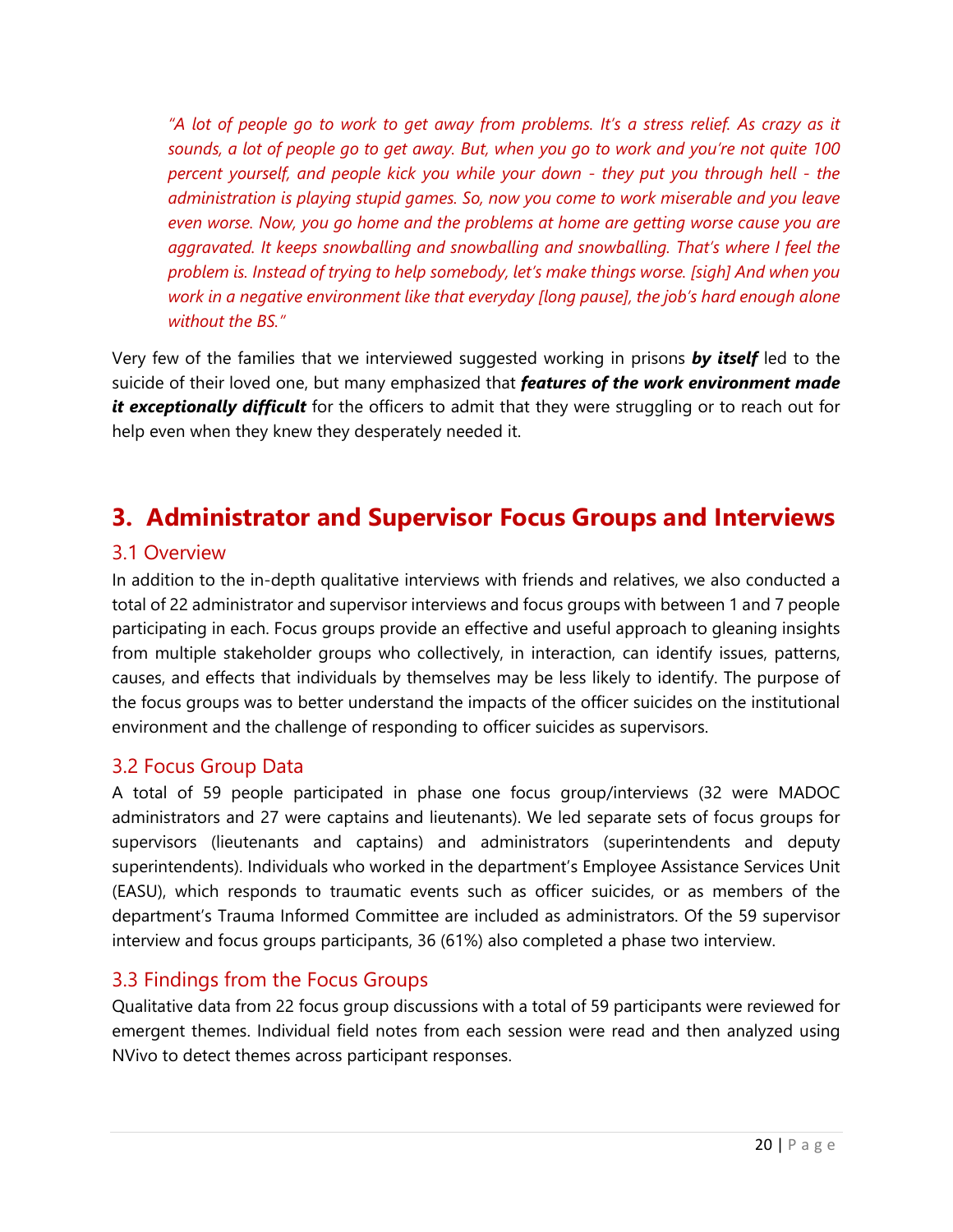Throughout these discussions, participants repeatedly described specific challenges in their area of work including staffing shortages, mandatory overtime, absenteeism, staff training issues and a host of other recurring concerns involved with correctional work. Generational differences emerged as the most common theme, illustrated by quotes such as "older equals thicker skin; younger equals thinner skin". Focus group participants characterized younger and incoming officers as complex, entitled, and defiant of the command structure; noting they "come in with a degree and are attracted to the job because of the pay, but younger people don't want to do this job because they can't text all day; millennials don't want this job."

In addition to generational differences, our analysis identified five other themes and subthemes including: (1) opposition to help-seeking and confidentiality, (2) promotion stress and unclear department policies, (3) management style differences, (4) inadequate training and resources, and (5) a call for more proactive approach to addressing officer wellbeing.

Opposition to help-seeking and concern about confidentiality emerged in all the focus groups as participants described the correctional culture within the department as unsympathetic to issues involving mental health or help seeking. One focus group participant captured this theme perfectly stating, "*if you had compassion coming into this job, you had to put it in your pocket".* 

Promotion stress emerged as another important theme highlighting the conflict officers face when considering a promotion with a participant noting "someone with less tenure than any of us (three) was taken for a higher position because he was willing to move up."

The two different sets of focus groups (administrators vs. supervisors (captains/lieutenants)) identified many of the same issues, however, there were some clear differences particularly in concern about management styles. Supervisors (captains and lieutenants), for example, expressed concerns over having their hands tied and not being able to identify or help struggling officers mainly due to policies set by their administrators. Some of the captains explained that *captains used to have open door policies to inspire openness among COs, however, now people are afraid to speak up when something happens for fear of repercussions; everyone has become afraid of their fellow employees.* Captains and lieutenants also lamented that policies are being set by individuals with little correctional experience.

Although there were some clear differences between the two types of supervisors that participated in focus groups (administrators versus command staff), both agreed that changes in recruitment, quality of training, and resource shortages are tied to the health and wellbeing of correction officers.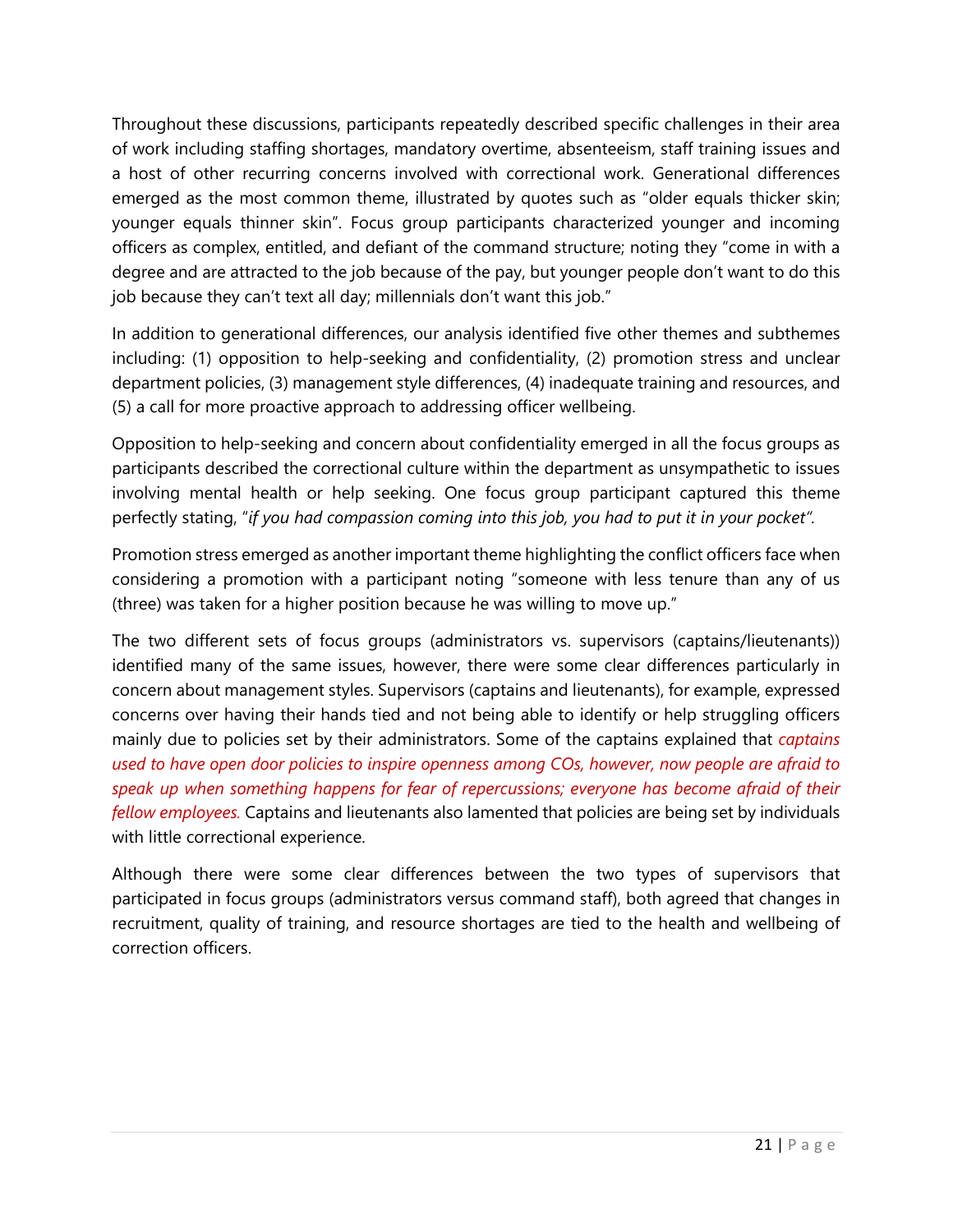# <span id="page-25-0"></span>**4. Correction Officer Interviews**

## <span id="page-25-1"></span>4.1 Overview

As we completed the phase one case studies, we went back into the prisons and completed 440 one-on-one interviews with employees of the department. While we interviewed three distinct groups, most of the findings here focus on our interviews with the 319 sworn officers at all ranks who were randomly selected. Because these officers were randomly selected, they are representative of all the officers in the department, and what we find related to their outcomes is generalizable to the population of officers working for the department.

In addition to the interviews with the randomly selected sworn officers from around the department, we also interviewed a group of 45 randomly selected new recruits. The department graduated an academy just as we were beginning our phase two interviews, so we took that opportunity to interview a random sample of those new recruits primarily because we knew whatever we found regarding officer outcomes someone would say, "Well, how do you know that they didn't come in like that? How do you know that this career doesn't attract people with high levels of anger, anxiety, depression, or PTSD?" Although it doesn't definitively answer those questions, we knew that if we at least had some baseline measures among new recruits, we'd be able to speak to that question specifically a little bit better than we would be able to without the new recruits.

We also interviewed 76 volunteers: the focus group participants, employees of the department who simply came forward and volunteered, and friends of the officers who had died by suicide who we identified through conversations with family members and friends. Most, but not all, of these volunteers were sworn officers.

During the phase two interviews, which were conducted on-site and on-shift, we focused on the impacts of the suicides on the health and wellbeing of the officers who still work for the department.

#### <span id="page-25-2"></span>4.2 Officer Interviews

In Table 3, we present the demographics of the total population of officers who worked for the Massachusetts Department of Correction in May 2018 when the department provided the population list. We contrast those population statistics with the random sample of 451 officers who were approached for interviews, and with the 319 randomly sampled officers who agreed to be interviewed.

The table demonstrates that this random sample is a representative sample. What we find among the randomly selected officers who we interviewed can speak to the population of officers currently working for the department.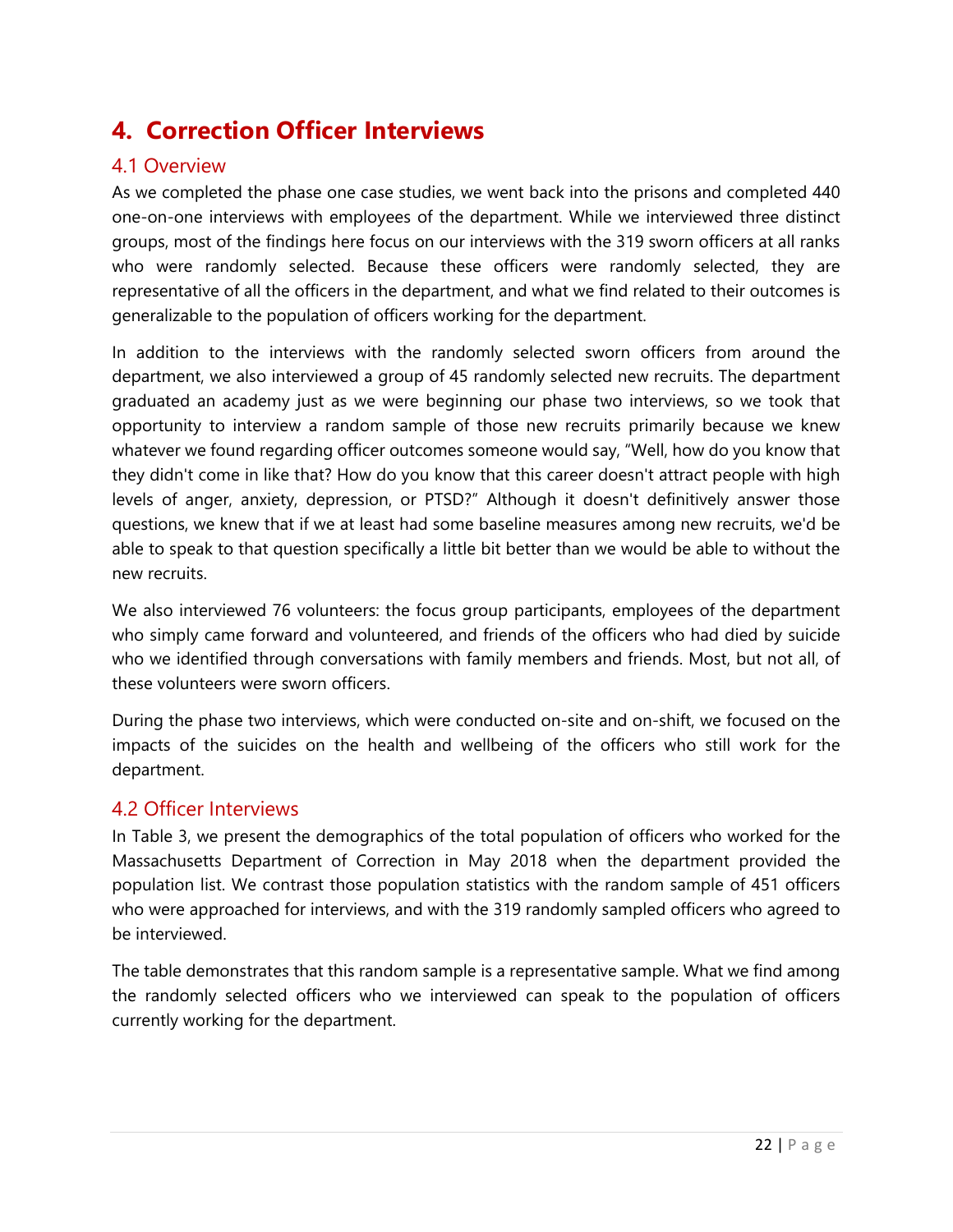|                               | Population |                 | Random Sample |              | <b>Interview Participants</b> |                |
|-------------------------------|------------|-----------------|---------------|--------------|-------------------------------|----------------|
|                               | %          | N               | %             | $\mathsf{n}$ | %                             | $\mathsf{n}$   |
| Gender                        |            |                 |               |              |                               |                |
| Male                          | 88%        | 2918            | 87%           | 391          | 85%                           | 271            |
| Female                        | 12%        | 380             | 13%           | 60           | 15%                           | 48             |
| <b>Race/ethnicity</b>         |            |                 |               |              |                               |                |
| White                         | 84%        | 2785            | 85%           | 383          | 86%                           | 274            |
| <b>Black/African American</b> | 8%         | 259             | 6%            | 29           | 6%                            | 18             |
| Hispanic                      | 6%         | 200             | 6%            | 27           | 5%                            | 17             |
| Other                         | 1%         | 60              | 3%            | 12           | 3%                            | 10             |
| CO grade                      |            |                 |               |              |                               |                |
| COI - Officers                | 76%        | 2519            | 80%           | 359          | 82%                           | 260            |
| <b>COII - Lieutenants</b>     | 15%        | 485             | 12%           | 55           | 10%                           | 32             |
| <b>COIII - Sergeants</b>      | 7%         | 215             | 7%            | 31           | 7%                            | 23             |
| Captains                      | 2%         | 79              | 1%            | 6            | 1%                            | $\overline{4}$ |
|                               | Mean       | Median          | Mean          | Median       | Mean                          | Median         |
| Age                           | 42         | 43              | 42            | 42           | 41                            | 40             |
| <b>Years on job</b>           | 14         | 12 <sub>2</sub> | 14            | 11           | 13                            | 11             |
| <b>Total</b>                  |            | 3298            |               | 451          |                               | 319            |

### **Table 3. Population, Sample and Participant Demographics**

## <span id="page-26-0"></span>4.3 Findings from the Officer Interviews

#### <span id="page-26-1"></span>Suicide Exposure

We begin the presentation of phase two findings by noting that *suicide exposures across the department are substantial*. This might be expected given that there were so many officer suicides in such a short period of time, but those exposures to suicide ended up being important to officer wellbeing outcomes.

Two thirds of the officers who we interviewed in the random sample who are currently working for the department reported having personally known at least one officer who died by suicide. In other words, two thirds of all the employees who work for the department personally knew one of the officers who had died. Again, this will become important when we look at the impact on officers' own mental health and wellbeing.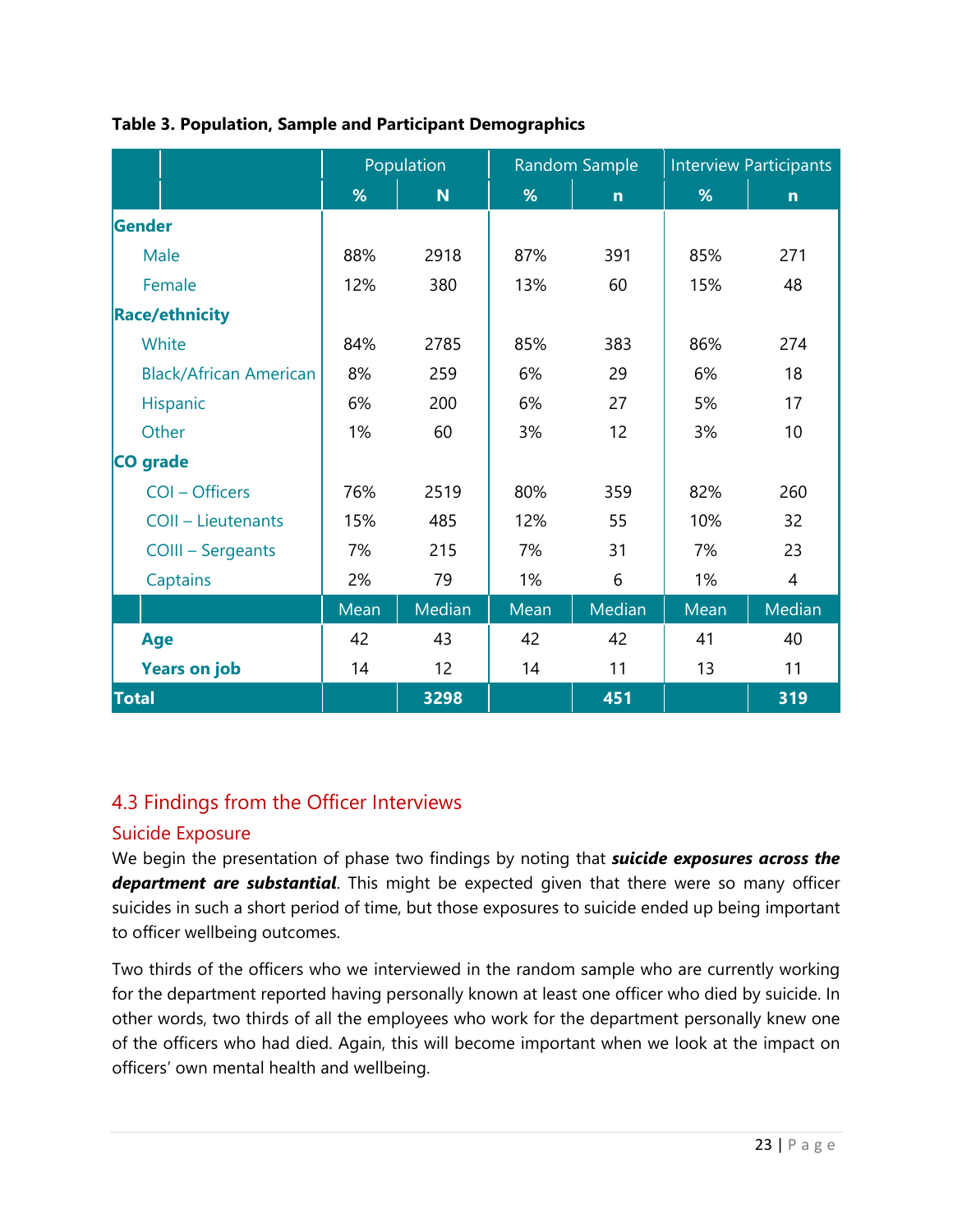The officers who worked with department are also incredibly concerned about this issue. They're concerned both about the mental health and wellbeing of their colleagues generally and they are very specifically concerned about the risk for suicide.

### <span id="page-27-0"></span>Concern about Officer Suicide

We asked each of the officers interviewed to rate their level of concern on a scale of 1 to 10 asking first "On a scale of 1-10, how concerned are you about the emotional and psychological health of the other officers you work with?" On average, the officers rated their concern about other officers' health and wellbeing as almost 8 out of 10. In other words, the officers we interviewed were generally very concerned. Fully one-third of the officers we interview indicated that their level of concern was a '10'.

We then asked officers "On a scale of 1-10, how concerned are you about officer suicide?" The officers expressed even more concern (the average level of concern was 8.3 out of 10). *More than half of the officers who currently work for the department reported that their level of concern about officer suicide was a 10*.

Not only are officers working in the department exposed to suicide, but they're also concerned about suicide and officer wellbeing more generally.

We then asked "for what percentage of the people who you work with are you concerned about: (1) their emotional health (such as anxiety, depression, etc.); (2) their interpersonal wellbeing in terms of their relationships; and (3) also their behavioral wellbeing (in terms of their substance use, insomnia, etc.). On average, the officers reported being concerned about almost half of the people they work with so 44%, 44%, and 48% respectively. Not only are officers concerned about wellbeing and suicide, but they reported that they were concerned that almost half of the people that they work with are experiencing the types of problems that we saw as important in the officer suicides that formed our case studies.

Crucially, about a third of the officers we interviewed indicated that another correction officer *had talked to them about suicide in a way that made them concerned for the officer's safety*. So, in other words, one third of the officers interviewed felt someone they work with was acutely at risk for suicide.

#### <span id="page-27-1"></span>Mental Health Outcomes

In addition to asking officers about their concern about health and wellbeing, we also assessed each of the officers that we interviewed using a series of validated assessment tools. We measured the psychological outcomes that are the focus here using licensed subscales from the Trauma Symptom Inventory-2 (TSI-2).[4](#page-27-2)

<span id="page-27-2"></span><sup>4</sup> The TSI-2 was reproduced by special permission of the Publisher, Psychological Assessment Resources, Inc. (PAR), 16204 North Florida Avenue, Lutz, Florida 33549, from the Trauma Symptom Inventory-2 by John Briere, PhD, Copyright 2011 by PAR. Further reproduction is prohibited without permission from PAR.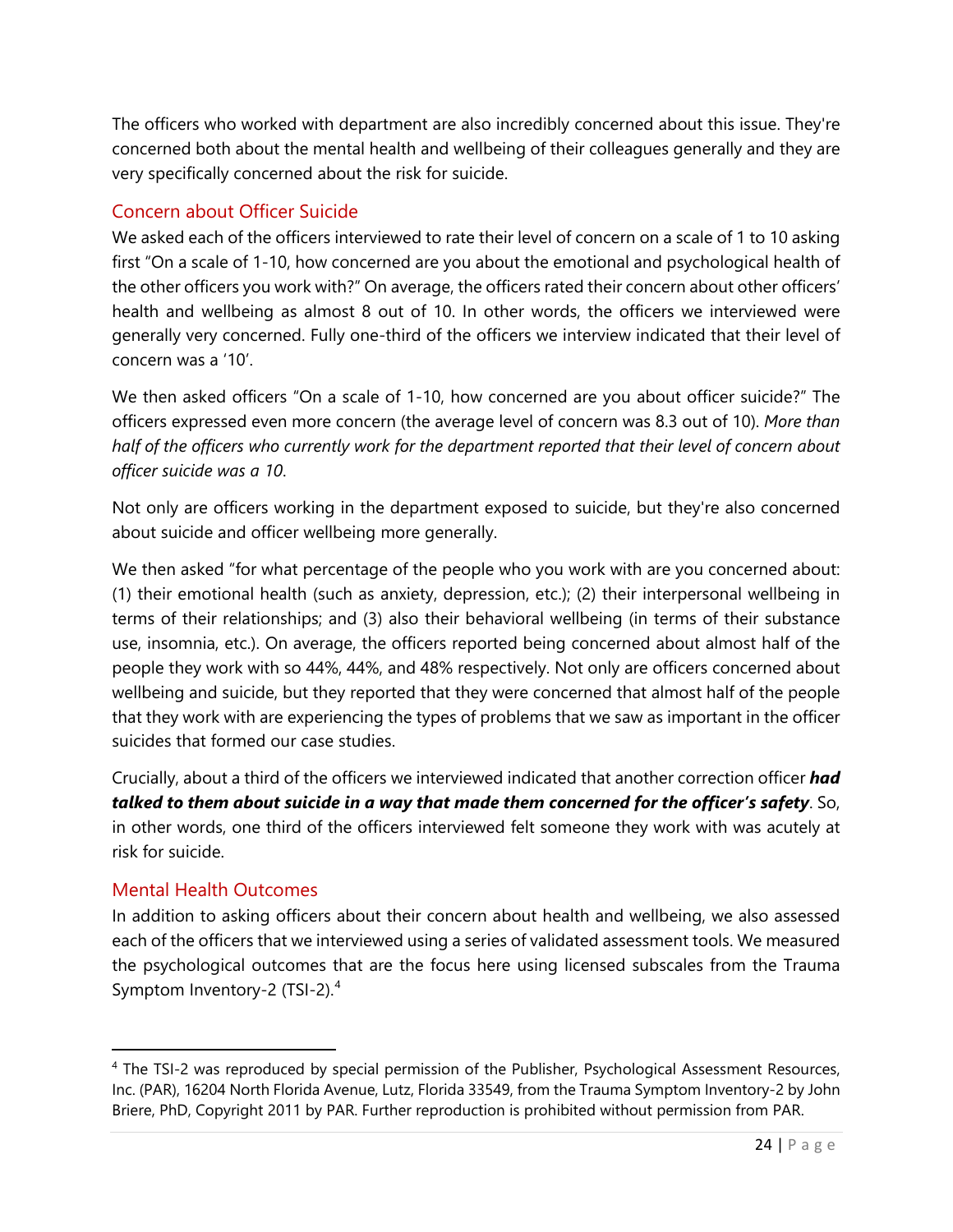The TSI-2 is a validated tool for assessing the presence of symptoms that has been normed on age and sex. We used officers' normed scores across each of the subscales (anger, anxious arousal, depression, PTSD, and suicidality) to identify scores in the 'normal', 'problematic' or 'clinically elevated' ranges.<sup>[5](#page-28-0)</sup> Each of the latter two categories indicates an officer who is self-reporting symptoms associated with the mental health outcome.

|                             | In the Normal Range |     |    | <b>Problematic or</b><br><b>Clinically Elevated</b> |  |  |
|-----------------------------|---------------------|-----|----|-----------------------------------------------------|--|--|
| Anger                       | 232                 | 73% | 87 | 27%                                                 |  |  |
| <b>Anxious Arousal</b>      | 244                 | 77% | 75 | 23%                                                 |  |  |
| <b>Posttraumatic Stress</b> | 260                 | 82% | 59 | 18%                                                 |  |  |
| <b>Depression</b>           | 300                 | 94% | 19 | 6%                                                  |  |  |
| Suicidality                 | 304                 | 95% | 14 | 4%                                                  |  |  |

#### **Table 4. Psychological Distress Symptomology (TSI-2)**

Among the 319 officers in the random sample, there were relatively high percentages who selfreported experiencing symptoms of each of the psychological distress outcomes.

As we review the findings related to mental health outcomes, it is important to note that these are very likely undercounts of the prevalence of these problems, because, as we discussed in the context of the case studies, not just officers, but people in general, are not always willing to admit their own mental health issues (especially in the context of interviews with people they don't know).

About a quarter (or one in every four) of the officers who work for the department self-reported symptoms consistent with at least one psychological distress outcome, whether that was anxiety, anger, PTSD, or depression.

### *Crucially, almost 5% of the officers who we interviewed in the department had been at risk for suicide within the past six months.*

In addition to the 14 officers who self-reported suicidal ideation or behaviors in the previous six months, two of the officers we interviewed refused to answer only the questions related to suicide. These two officers self-reported clinically elevated symptoms on at least two of the other mental health outcomes, so were equally concerned about their risk for suicide.

<span id="page-28-0"></span><sup>5</sup> Briere, J. (2011). TSI-2: Trauma Symptom Inventory-2 Professional Manual. Lutz, FL, PAR Inc.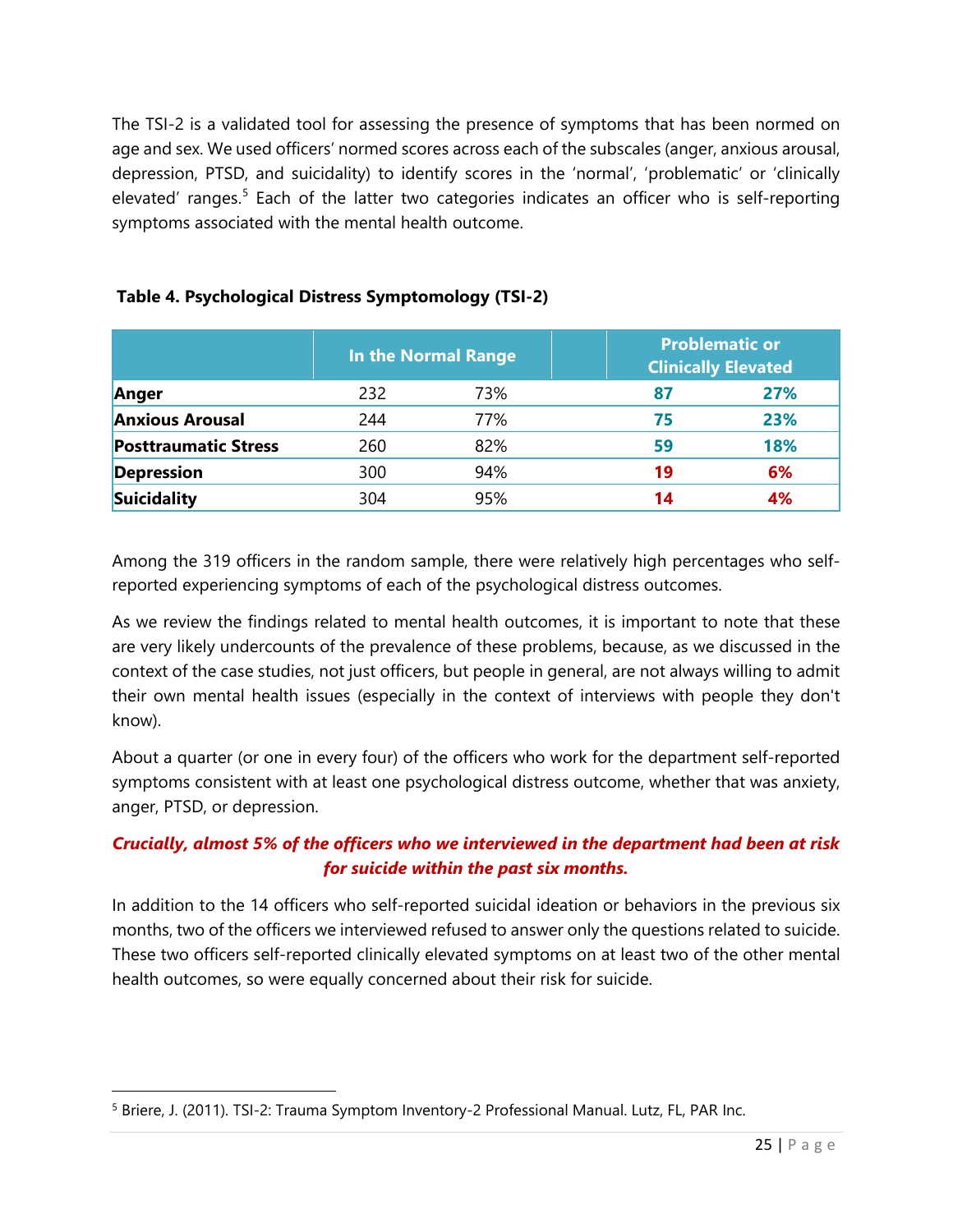About 25% of officers (or  $1$  out of every 4) in the department self-reported symptoms consistent with at least one psychological distress outcome (anger, anxiety, ptsd, and depression)

Almost 5% of officers (or 5 out of every 100) in the department were at risk for suicide within the past six months (at the time of interview)

Those officers who personally knew officers who died by suicide are significantly more likely to experience psychological distress symptomology (including suicidality) themselves

When we controlled for other potential explanatory variables, three variables were important predictors across the psychological distress outcomes.

- 1. **Suicide proximity**, or how well officers knew an officer who had died by suicide, was a significant predictor of psychological distress. Those officers who reported that they personally knew at least one of the officers who died by suicide were significantly more likely to experience psychological distress themselves (exhibiting symptoms of anxiety, depression, and PTSD). Having personally known someone who had died by suicide was a key predictor of each of the psychological distress outcomes and the measure of suicidality.
- 2. **Work-family conflict** was also a significant predictor across all four mental health outcomes, so those who reported experiencing more work-family conflict in their lives were significantly more likely to exhibit symptoms of anger, anxiety, depression, and PTSD. These findings are crucial because, as we mentioned in our discussion of the case studies, the interaction between work and family was often described in the cases of the officers who died. This interaction is also very prevalent in predicting mental health outcomes for officers who work in this department.
- 3. **Departmental discipline** (defined as discipline that goes beyond the immediate supervisor) was a key predictor across three of the four psychological outcomes. Those who reported having faced departmental discipline were significantly more likely to exhibit symptoms of anger, depression, and PTSD. This is crucial as well because departmental discipline similarly emerged as important in the case studies. Departmental discipline was referenced as a precipitating factor by family and friends in several of the officer suicides. Moreover, as we mentioned, half of the officers who died by suicide had been under investigation at some point in their careers and 35% had been under active investigation in the year preceding their death. Officers have described the department's disciplinary processes as acutely stressful, and our results indicate that it is a key predictor of mental health outcomes for the officers that we interviewed.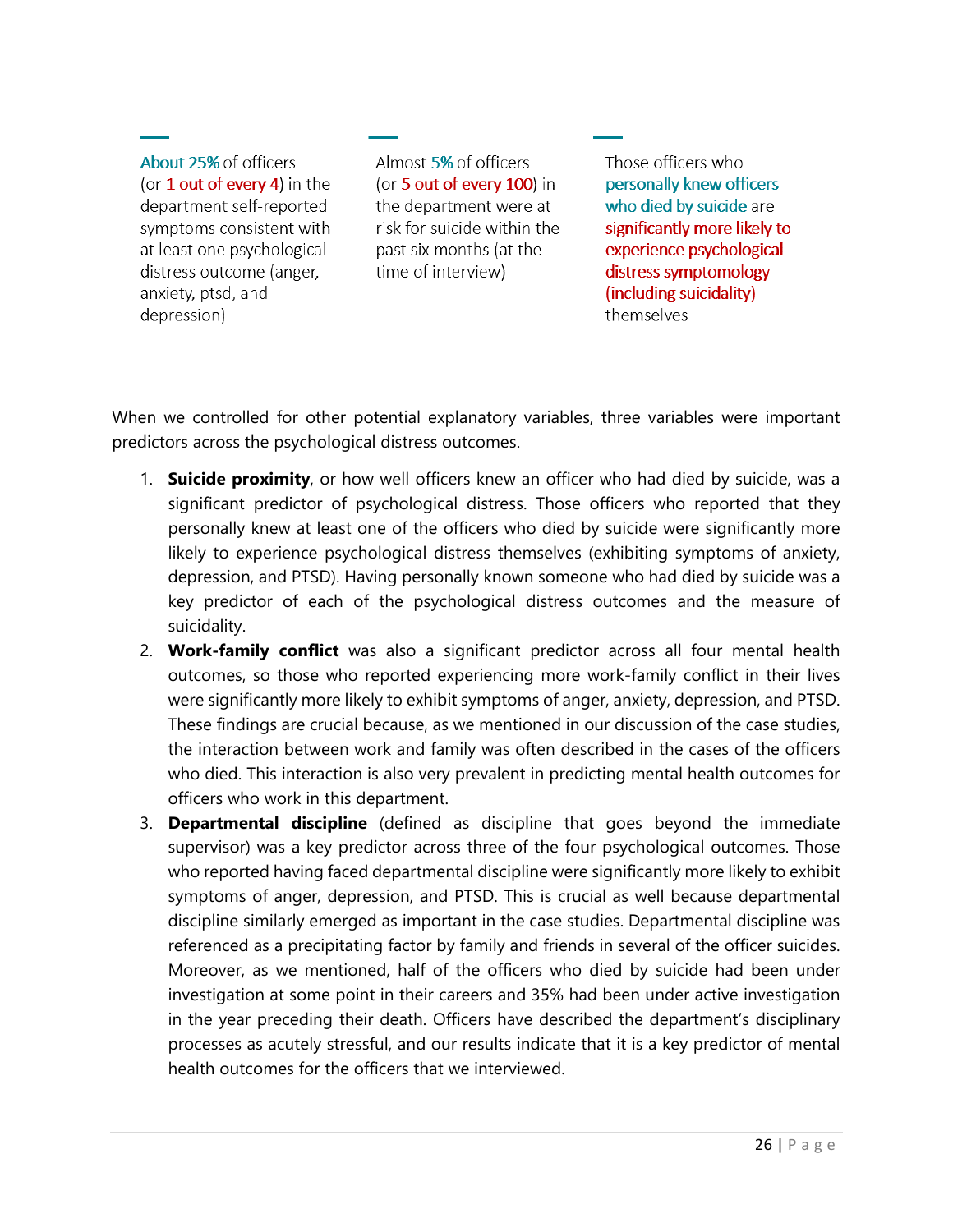Suicide proximity is a key predictor across all four mental health outcomes: Those who personally knew an officer who had died were significantly more likely to exhibit symptoms of anger, anxiety, depression, and PTSD.

**Work-Family Conflict is also** a key predictor across all four mental health outcomes: Those who reported experiencing more work-family conflict were significantly more likely to exhibit symptoms of anger, anxiety depression, and PTSD.

Departmental Discipline is a key predictor across three of the four mental health outcomes: Those who reported having faced departmental discipline were significantly more likely to exhibit symptoms of anger, depression, and PTSD.

It is important to emphasize that these predictors of psychological distress outcomes were significant even when controlling for demographic variables (age, race/ethnicity, tenure, etc.). Findings related to psychological distress outcomes are covered extensively in a forthcoming article. We anticipate additional findings related to behavioral health (alcohol and substance use, insomnia, and burnout) as we continue to analyze the data.

#### <span id="page-30-0"></span>Help-seeking

We also asked specifically about help seeking. Having learned from the families about the reluctance of officers to seek help, we asked current officers about help-seeking behaviors. As we anticipated, there was a reluctance to seek help, even when people desperately needed it. Here we explicitly asked:

#### *"How likely are you to seek help if you were severely depressed or suicidal?"*

16% admitted that they were not at all likely to seek help, even if they were severely depressed or suicidal, 29% indicated that they were somewhat likely to seek help, and just over half (55%) said that they were very likely to seek help.

Although it is easy to focus on the 55% who said they would seek help, it is important to emphasize that, even in the extreme case of extreme depression and suicidal ideation, almost half of the officers interviewed expressed some reluctance to seek help even when desperately needed.

We then asked more specifically about types of help they might seek. In terms of seeking help for themselves, officers reported that they were very unlikely to go to the EASU if they needed help themselves. Only 8% of the officers that we interviewed identified the EASU as a resource that they would be willing to reach out to if they needed help.

Those willing to seek help would most likely turn to their family or friends (37%), about 20% reported they would seek professional help outside of the department, 11% indicated that they would both talk to their family and seek professional help outside of the department, and 14% acknowledged that they wouldn't seek help of any kind, *even if they desperately needed it*.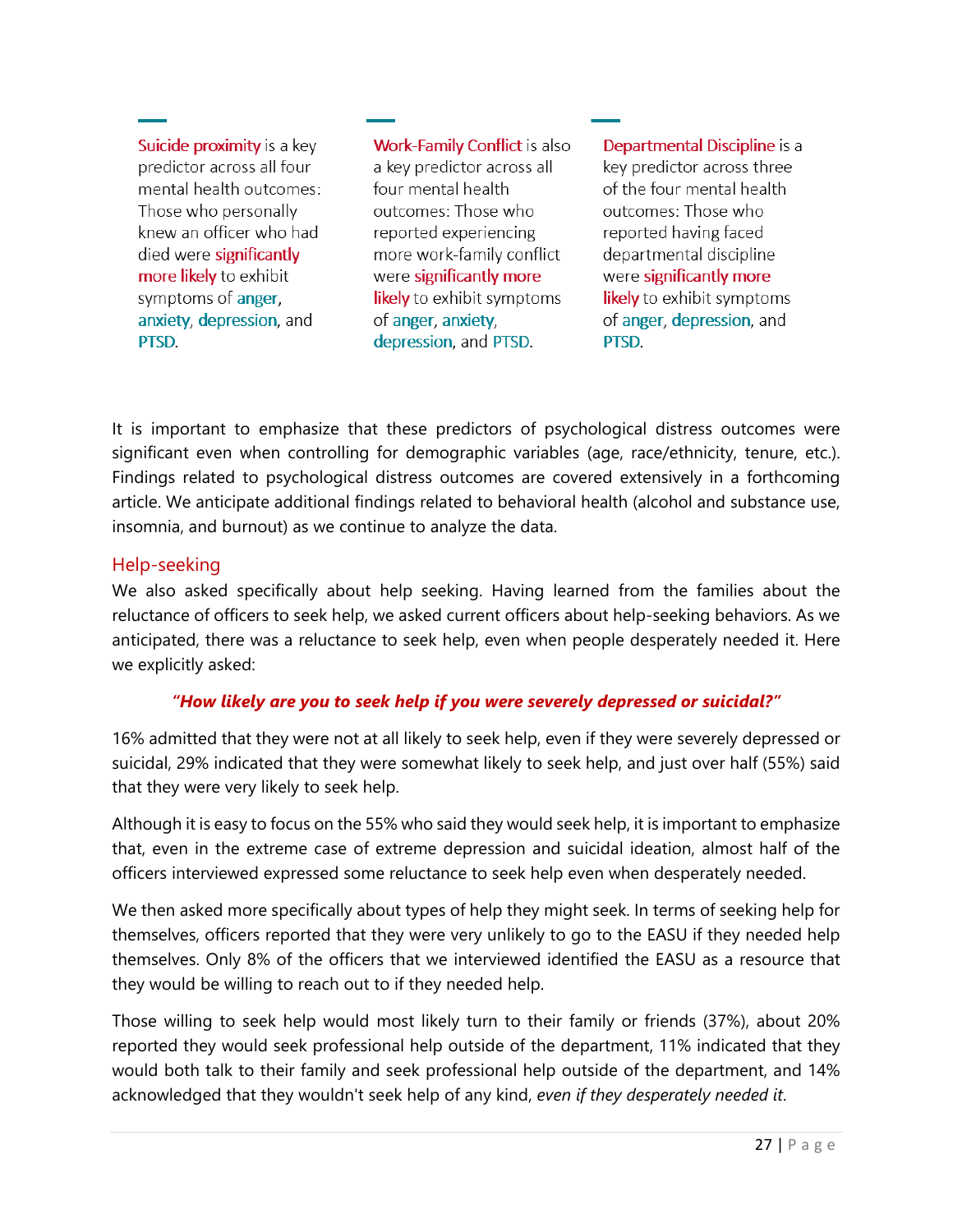#### **Figure 3. Help-Seeking for Self**



Crucially, this actually inverts when the officers are asked about seeking help for others. We asked *"What would you do if you were to seek help for others?"* Almost all (97%) of the officers indicated that they were willing to do something to help another officer. In terms of seeking help for others, the officers were most likely to reach out to the EASU or a supervisor (42%), along with helping the struggling officer themselves (33%). Almost one in five (19%) said that they would do whatever it took, trying to help them themselves and also reaching out to others on behalf of the officer. Finally, about 3% reported they would do something else, such as helping them find a spiritual advisor, and 3% said they would do nothing at all because it wasn't their business. The department could capitalize on this willingness of officers to seek help for others.



#### **Figure 4. Help-Seeking for Others**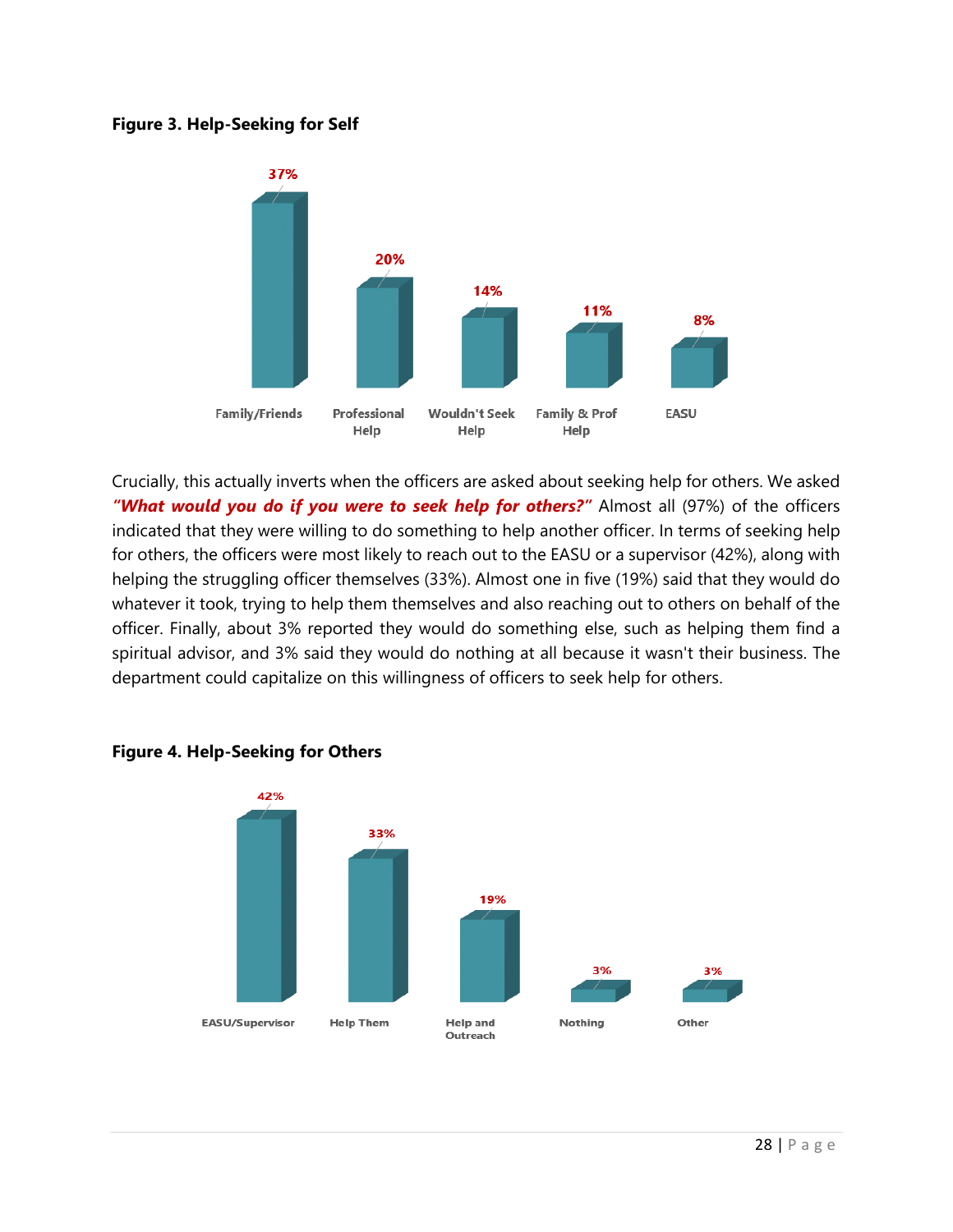### <span id="page-32-0"></span>Psychological Distress Across the Samples

Once we had these findings related to psychological distress outcomes, we compared the outcomes among the randomly sampled officers to the outcomes for the randomly sampled new recruits (and then later to those officers known to have known at least one officer who had died by suicide).

As previously noted, one in four of the randomly sampled officers reported symptoms associated with problematic or clinically elevated levels of anger, anxiety, depression, PTSD, or suicidality but as indicated in Table 5, the numbers were much lower among new recruits. It wasn't that none of new recruits had these problems, but far fewer self-reported symptoms.

|                             | <b>Normal</b> |      | <b>Problematic or Clinically</b><br><b>Elevated</b> |     |
|-----------------------------|---------------|------|-----------------------------------------------------|-----|
| Anger                       |               |      |                                                     |     |
| Officers                    | 232           | 73%  | 87                                                  | 27% |
| <b>New Recruits</b>         | 44            | 98%  | 1                                                   | 2%  |
| <b>Anxious Arousal</b>      |               |      |                                                     |     |
| <b>Officers</b>             | 244           | 77%  | $\boldsymbol{\mathsf{v}}$<br>75                     | 24% |
| <b>New Recruits</b>         | 39            | 87%  | 6                                                   | 13% |
| <b>Posttraumatic Stress</b> |               |      |                                                     |     |
| <b>Officers</b>             | 260           | 82%  | 58                                                  | 18% |
| <b>New Recruits</b>         | 41            | 91%  | 4                                                   | 9%  |
| <b>Depression</b>           |               |      |                                                     |     |
| <b>Officers</b>             | 300           | 94%  | 19                                                  | 6%  |
| <b>New Recruits</b>         | 44            | 98%  | 1                                                   | 2%  |
| <b>Suicidality</b>          |               |      |                                                     |     |
| Officers                    | 302           | 95%  | 14                                                  | 4%  |
| <b>New Recruits</b>         | 45            | 100% | $\overline{0}$                                      | 0%  |

#### **Table 5. Psychological Distress Symptomology (TSI-2): Officers and New Recruits**

While 27% and 24% of the officers interviewed reported symptoms consistent with problematic or clinically elevated anger or anxious arousal respectively, only 2% and 13% of the new recruits had these symptoms. Rates of PTSD symptomology among officers were double those among new recruits. Moreover, there were very low levels of depression and suicidality among new recruits.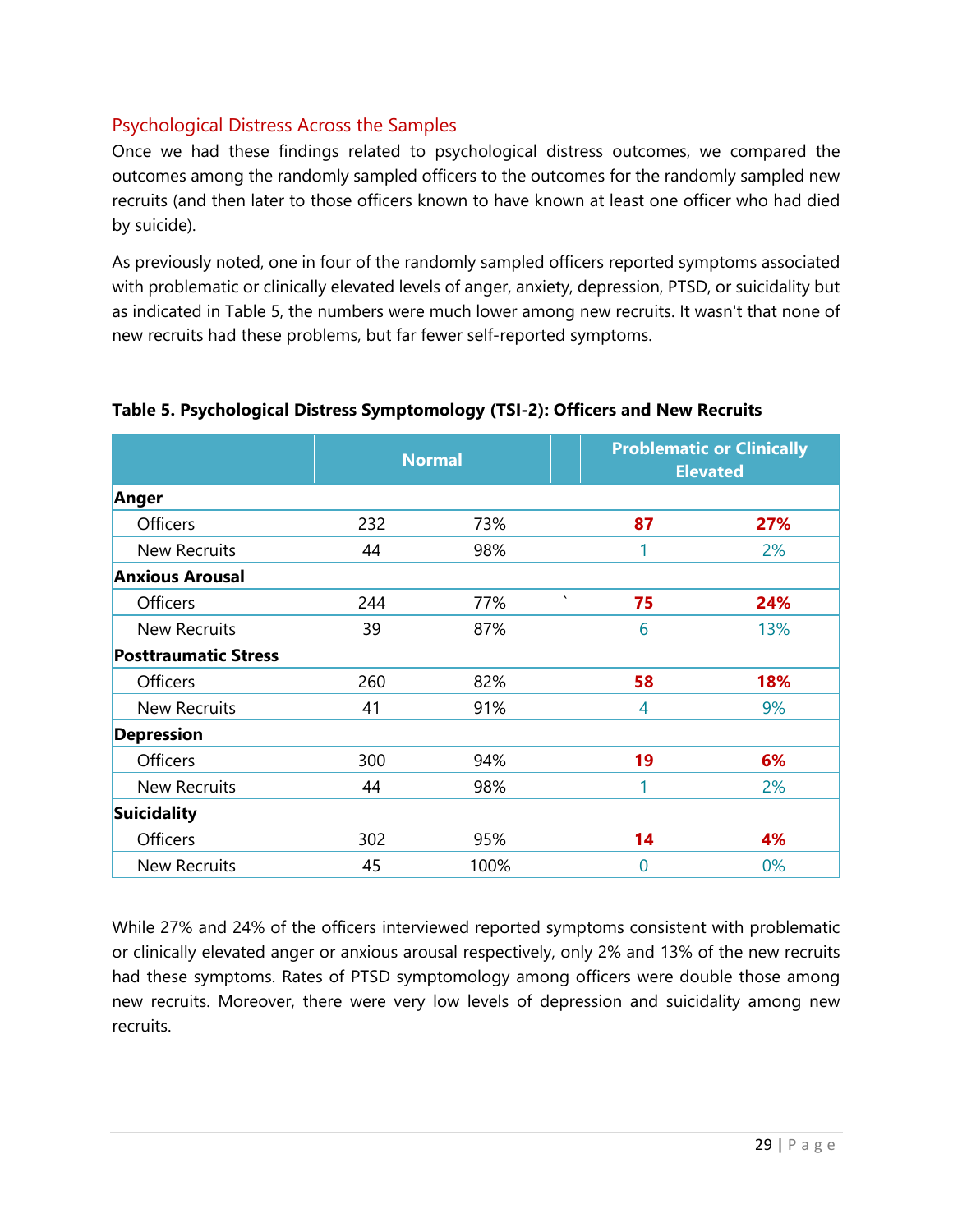We used these comparisons to make the case for funding of our newest study with the MADOC in which we will be following the careers of officers in an effort to identify the turning points in their careers at which assessments detect symptoms of psychological distress developing. That study was funded by the National Institute of Justice in 2020 (NIJ Grant #: 2020-R2-CX-0007).

The next table compares the random sample of officers to the purposive sample of 34 officers who reported being close friends with at least one of the officers who died. Given our finding that knowing one or more of the officers who had died by suicide predicted psychological distress, we wanted to compare outcomes across these two groups of officers.

The table illustrates how *much more prevalent* these symptoms were among these officers. In other words, psychological distress symptomology is quite prevalent among the random sample, but it is even more prevalent among those who were close friends of officers who died by suicide. Those who we interviewed because they were known friends of the officers who had died by suicide were particularly more likely to self-report symptoms of PTSD, depression, and suicidality.

|                             | <b>Normal</b> |     | <b>Problematic or Clinically</b><br><b>Elevated</b> |     |
|-----------------------------|---------------|-----|-----------------------------------------------------|-----|
| Anger                       |               |     |                                                     |     |
| Random Sample               | 232           | 73% | 87                                                  | 27% |
| <b>Purposive</b>            | 27            | 79% | 7                                                   | 21% |
| <b>Anxious Arousal</b>      |               |     |                                                     |     |
| Random Sample               | 244           | 77% | $\boldsymbol{\mathsf{v}}$<br>75                     | 24% |
| <b>Purposive</b>            | 24            | 71% | 10                                                  | 29% |
| <b>Posttraumatic Stress</b> |               |     |                                                     |     |
| Random                      | 260           | 82% | 58                                                  | 18% |
| <b>Purposive</b>            | 23            | 68% | 11                                                  | 32% |
| <b>Depression</b>           |               |     |                                                     |     |
| Random                      | 300           | 94% | 19                                                  | 6%  |
| <b>Purposive</b>            | 29            | 85% | 5                                                   | 15% |
| <b>Suicidality</b>          |               |     |                                                     |     |
| Random                      | 302           | 95% | 14                                                  | 4%  |
| <b>Purposive</b>            | 28            | 82% | 6                                                   | 19% |

**Table 6. Psychological Distress Symptomology (TSI-2): Random and Purposive Sample**

As mentioned at the outset, this critical finding that those who are closest to officers who have died by suicide are significantly more likely to experience distress themselves. This will have important implications for the department moving forward.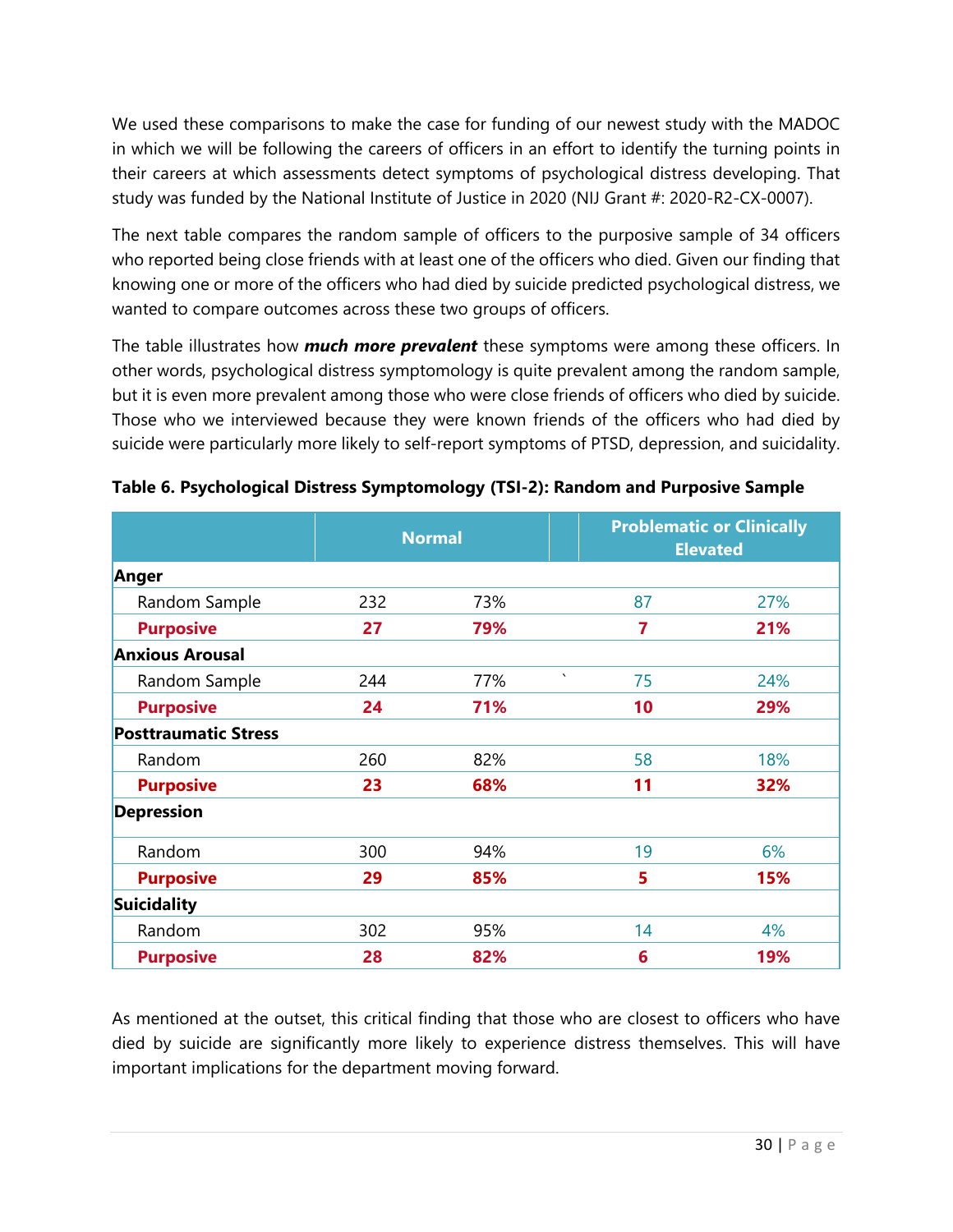# <span id="page-34-0"></span>**5. Recommendations for the MA Department of Correction**

In the final section of this report, we use our findings across both parts of the study to make recommendations to the department.

### <span id="page-34-1"></span>Transform the Occupational Culture

Before turning to the specific recommendations, our overarching recommendation is that the department work to transform the occupational culture by increasing workforce diversity and confronting institutional barriers to culture change. It is imperative that the department work to address the occupational culture in corrections that stigmatizes mental illness and reinforces barriers to help-seeking. The department will continue to confront substantial problems of officer health and wellbeing, including officer suicide, until it breaks down these barriers.

From our perspective, the most significant barriers to cultural change within the department are the lack of diversity in the workforce and the promotion structure that disincentivizes even the best employees from seeking promotions. Talent atrophies in such an environment. While we agree that there seems to be a new generation of officers who fundamentally differ from the previous generation, both demographically and in their collective orientation to the work, we disagree that this is necessarily a problem.

Simply stated, in 2021, a department simply cannot maintain a workforce that is 88% male and 85% white. There are some promising signs that the department will look more diverse in the future with the more recent academies including more women and more persons from traditionally under-represented groups. The work to create a more diverse and inclusive workplace must be a priority of the leadership in order to accomplish institutional and cultural change.

As the department works to transform the department, we recommend that they *engage the officers in that process*. The officers themselves have many of the best ideas for changing the occupational culture. Engage them in frank and open discussions about addressing aspects of the work environment that are particularly challenging. Not only will engaging officers in working together to address the occupational culture potentially improve the lives of the officers who work for the department, but improving the working conditions for officers will also potentially positively benefit the lives of the incarcerated populations that they work with.

Occupational health is now a priority for most industries and departments of correction should similarly prioritize health and wellness. Administrators should revisit their wellness curriculum annually, incentivize wellness across the department, adopt best practices and consider collaborative efforts with other states or departments.

The specific recommendations that follow largely reflect the final part of the officer interviews where we asked officers what they think the department can or should be doing about officer suicide and wellbeing.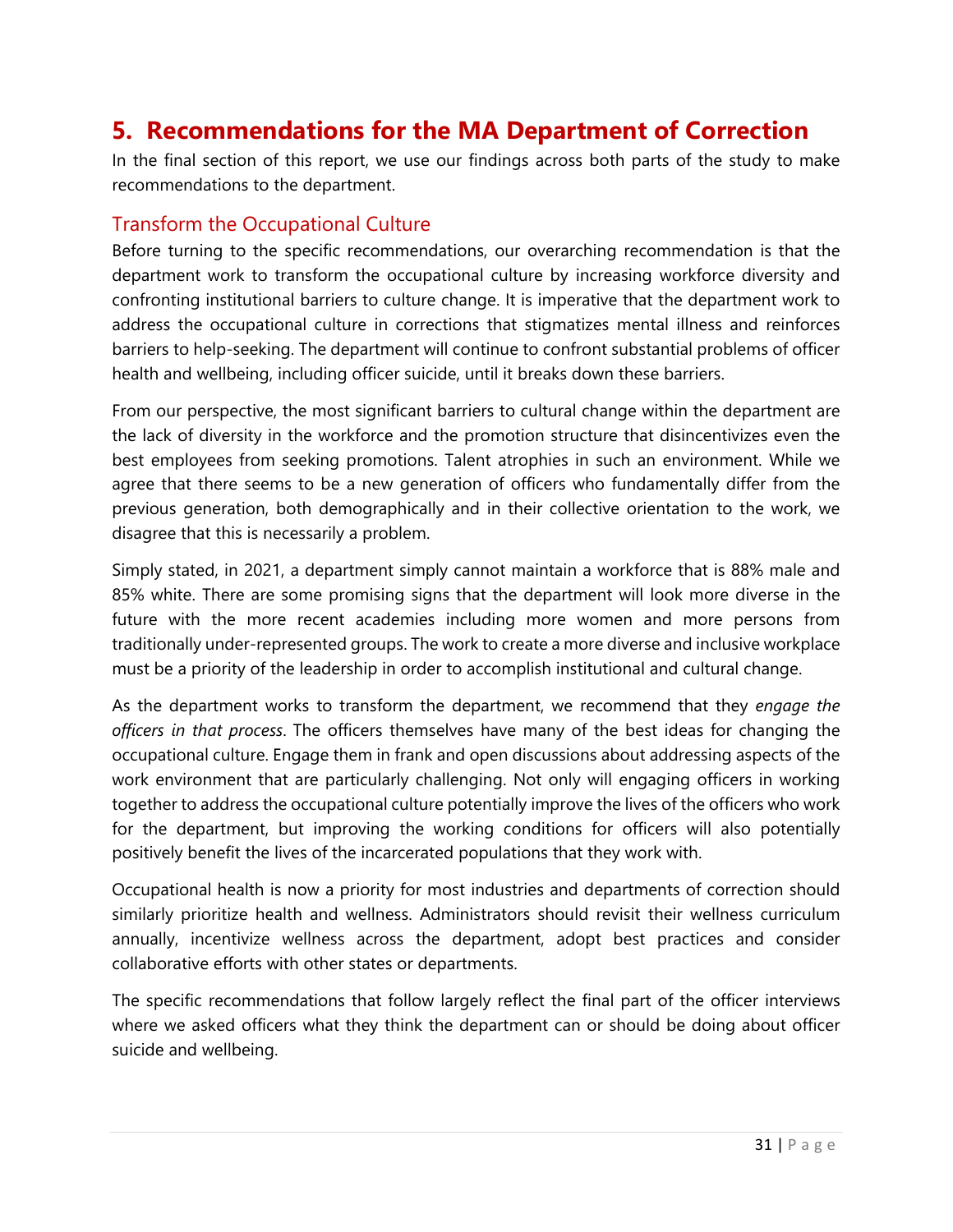<span id="page-35-0"></span>Proactively address officer wellness. Department administrators should proactively adopt programs and services to continuously address the ongoing effects of correctional work. The focus needs to be on identifying early indicators of psychological distress and developing a network of supportive services. Moreover, the department should contract with third party licensed mental health professionals to supplement the work of the EASU and to provide an external and confidential resource for officers struggling in their occupational or personal lives.

<span id="page-35-1"></span>Prioritize critical incident aftercare and reduce the stigma of needing and seeking help. The department should contract to routinely provide external services to officers following acute violence exposures and offer bereavement time to officers who are known to have been close to an officer who has died. Although shifting the occupational culture of corrections is likely going to be challenging, there appears to be a will to change things, particularly among the more recently hired officers. The department should work with officers to break down some of the stigma related to mental health and help-seeking. Providing for critical incident aftercare in itself would signal that these experiences can be traumatic and that there is nothing wrong with needing or receiving help in the aftermath a violence or suicide exposure.

<span id="page-35-2"></span>Attend to the organizational stressors. Differences in management styles (and the difficulties that can follow) also emerged as a prominent them across the focus groups with command staff and department administrators. Officers similarly reported that supervisors can make the work more difficult than it needs to be. Forced overtime was identified as a keen organizational stressor for officers as we conducted these interviews. Department policies should be revised to ensure they are clear and consistent.

<span id="page-35-3"></span>Adopt a rotating schedule for all new officers. Officers and supervisors at all levels recognized that the current work schedules negatively impact time and relationships with family and friends outside of work. We therefore strongly recommend moving to a rotating schedule. We realize that those who have worked long and hard for seniority will not want to convert to a rotating schedule, so here we specifically recommend that the department consider moving to a rotating schedule for all incoming officers. Over time this will phase out the current scheduling system. While we have been told that the officers' union (MCOFU) will resist any efforts to disrupt the seniority system that is in place, we are optimistic that they will do what is necessary to ensure that the department's scheduling process reflects the interests and health and wellbeing of its members.

<span id="page-35-4"></span>Reform the department's disciplinary processes. Department discipline emerged as a recurring theme across the officer suicides and as an acute stressor for officers still working in the department. Frequently officers expressed frustration about the department's perceived failure to support its officers. Moreover, investigations can apparently drag on for weeks and months. Officers reported that they sometimes learn that they are under investigation from other officers and sometimes don't even know the reasons for an investigation. Given our findings related to impacts on health and wellbeing, we recommend that the department work with the officers to promote fairness, consistency, transparency, and expedience in the disciplinary process.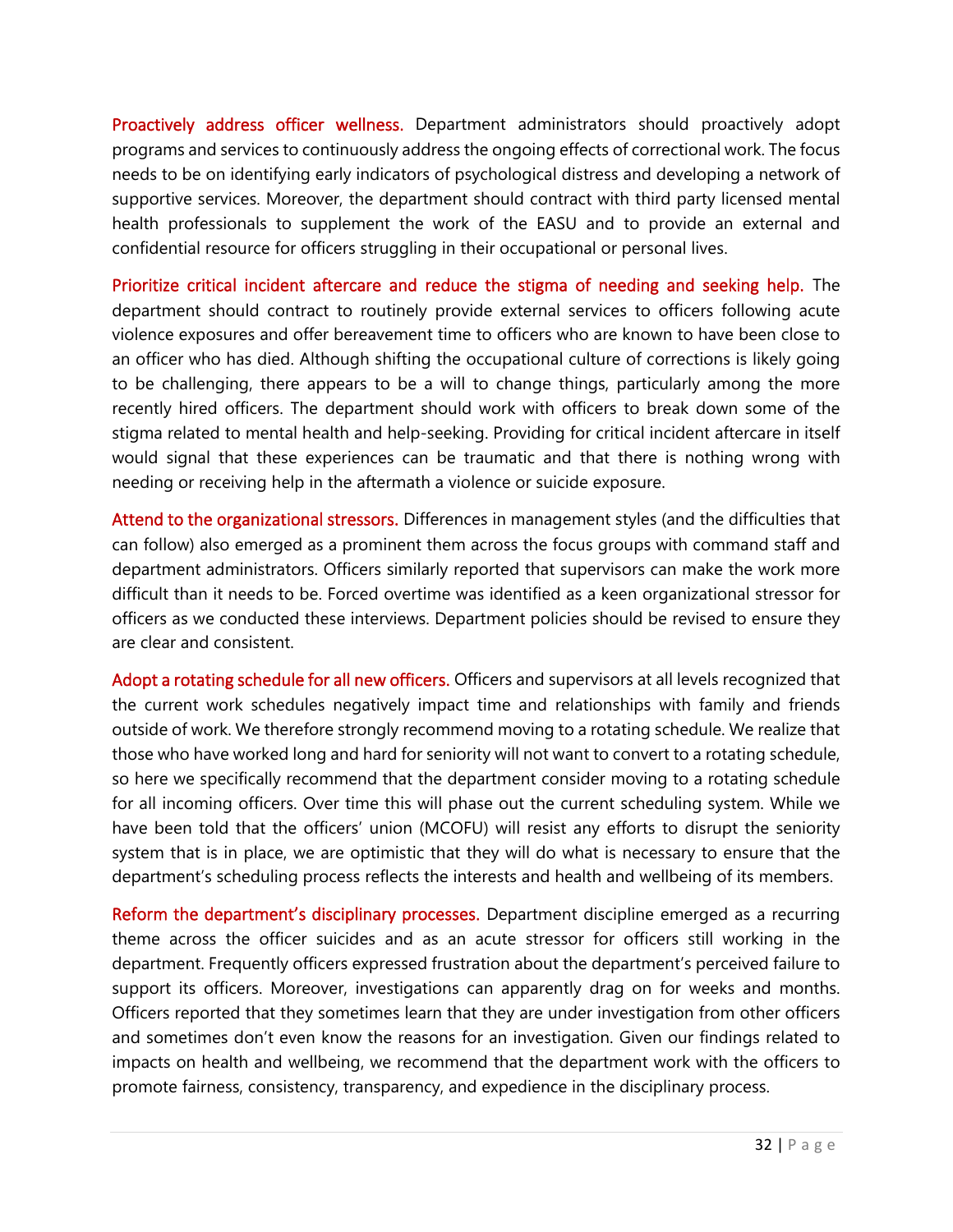#### <span id="page-36-0"></span>In Their Own Words

The officers themselves are their own best advocates. 398 of the 440 officers we interviewed answered open-ended questions about what the department should be doing to address officer wellbeing and suicide (and those who did not typically did not have an opportunity because the interview had run too long). Almost all of the officers offered reasonable and actionable suggestions in response. We therefore conclude with a series of quotes from officers that support these recommendations.

When we asked, "In your opinion, what can (or should) be done to address correction officer wellbeing within the MA DOC?", the officers' responses coalesced around five main themes: (1) supporting the officers; (2) addressing inequities in staffing and scheduling, (3) reducing the stigma of seeking help, enhancing confidentiality through providing access to external resources, and proactively addressing the problem of officer wellbeing and suicide.

#### <span id="page-36-1"></span>Supporting the Officers

*"There should be some time dedicated to the issues and complaints of officers and what we have to say – guys are disgruntled and don't feel enough attention is being paid to these critical issues officers are having."*

*"We don't feel like any time is dedicated to us – dedicating that time would mean a lot to a lot of officers."*

*"Just be kind – It's not easy. We get paid decently but it comes at a price. It would be easier if we were respected. It should also be easier to get time off because you miss so much of your family life that you start to get resentful."*

*"We should be able to express our concerns and suggest things we can do to improve the culture. Sometimes on the front lines, they [admins] don't understand the aggravations and problems we can deal with at times."*

*"Just treat officers as people, as human beings. It is important to talk to people and ask them how they're doing – management doesn't talk to staff unless they're yelling, berating, or disciplining."* 

#### <span id="page-36-2"></span>Addressing staffing and scheduling

*"Morale is terrible right now… people are spending so much time here… it's destroying their lives at home."*

*"[give us a] rotating schedule like the police have"*

*"A lot should be done, swaps are great but department-wide we should go to a four-days on, twodays off so that way you could have a weekend every once in a while - that's something the union would have to do."*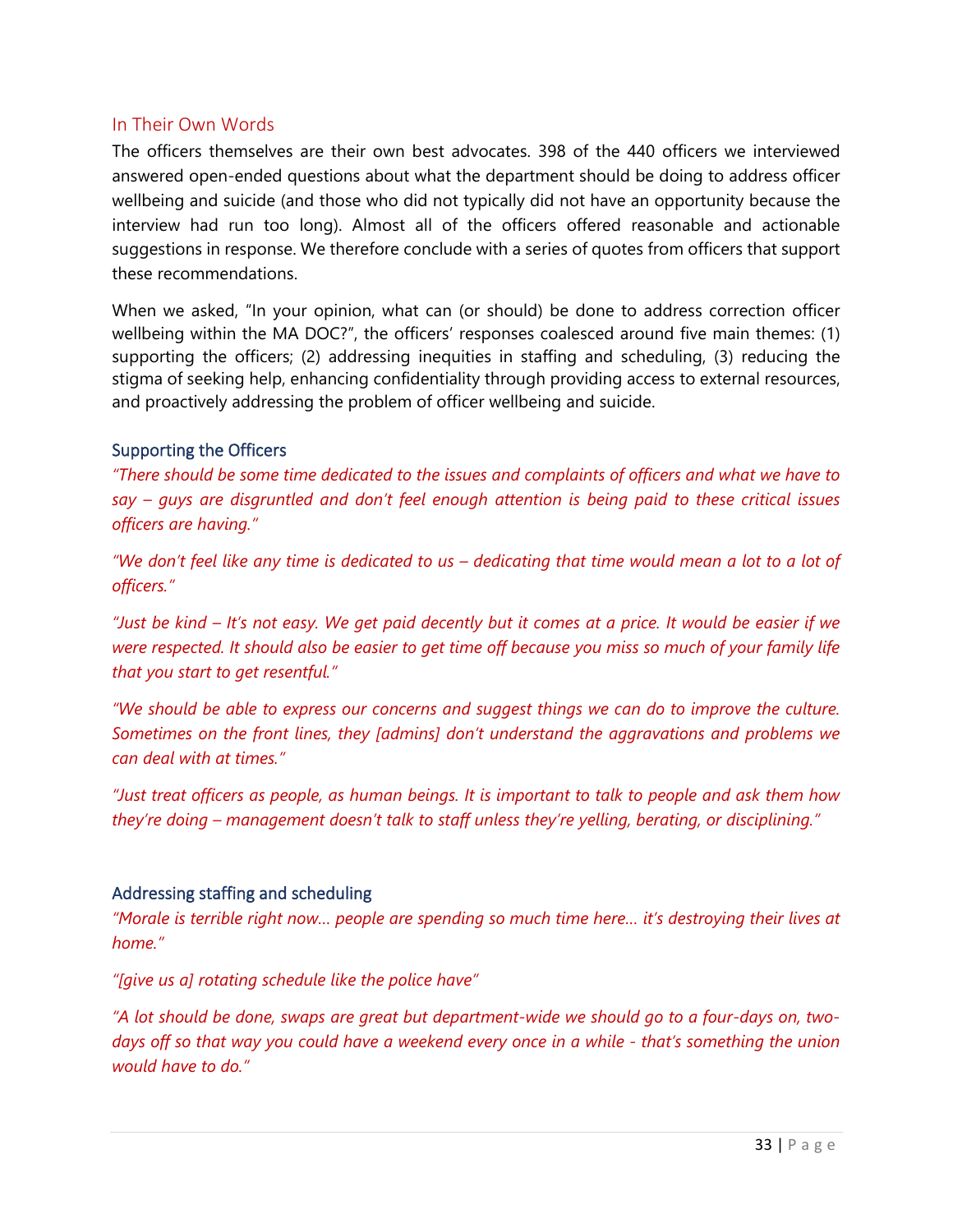*"I think it would help morale and staff to have a rotating schedule. Let the young guys off at least a weekend a month. It can wreck relationships, this schedule. Give the young [officers] a week off in the summer if they could figure out a way to do it."*

#### <span id="page-37-0"></span>Culture change: Reducing the stigma of help-seeking and enhancing confidentiality

*"The department needs to address the rate of suicide and come up with solutions to decrease it… the department is reactive, not proactive; they need to acknowledge they had a suicide rate increase and figure out the common denominators."*

*"The stigma has to go away because it's a real thing—you can't always be rough and tough. Have a little more care and compassion towards one another. You don't have to like the people you work with, but you have to respect them and respect that we're all doing the same job. We all want to go home."*

*"More stuff like this [interview], I think just allowing guys to talk about it where they feel like they're not going to be judged – [with an] outside 3rd party. If guys go to the department for help, they're worried about the possible repercussions. If the department came to us and said something was confidential, we wouldn't believe them – there is a bit of a trust issue between us COs and the department."*

## <span id="page-37-1"></span>Future Directions

As we finished collecting the data for this study of the many impacts of officer suicide, we learned that our next project had been funded by the National Institute of Justice. The new funding provides for the first five years of a longitudinal study of occupational stress, trauma exposure, psychological distress, and suicide risk among correction officers. As we continue our work with the officers of the Massachusetts Department of Correction, we hope to begin to identify some of the underlying causes of psychological distress and suicide and to improve our understanding of the interaction between personal and occupational factors in the lives of correction officers.